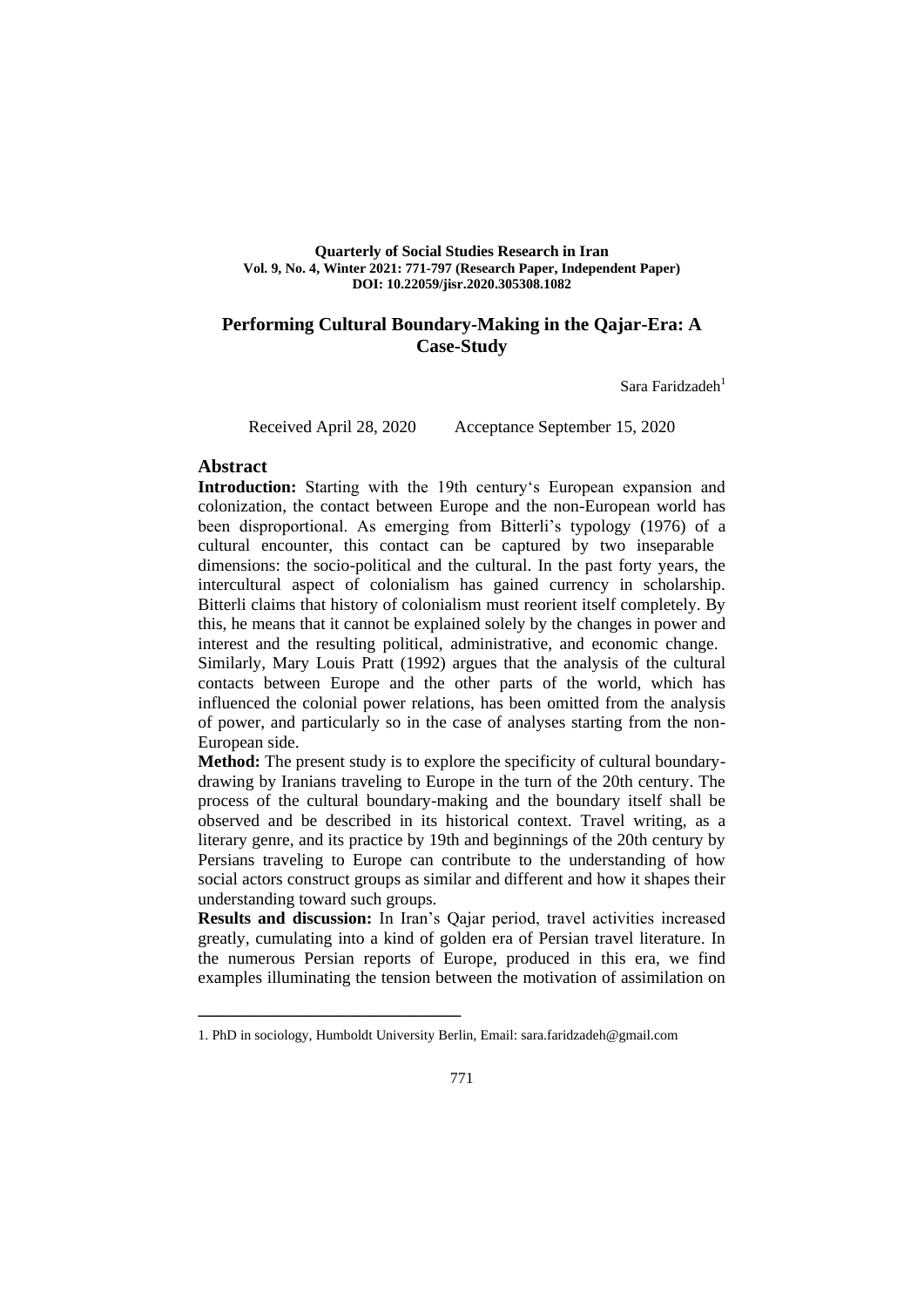one side and the resistance towards import of stranger's perceptions on the other side. Since fear and fascination have always been the ambivalent tendency of Iranians towards foreign cultures. Especially the travel report of Zahīr-ad-dawleh (1900), who traveled as a companion of Muzaffar-ad-dīnšāh to Europe at the turn of the 20th century, is going to reveal much of the turbulences in Iranian society before the Constitutional Revolution of 1906. Despite Zahīr-ad-dawleh's high political status at the court of Muzaffar-addīn-šāh, his narrative appears critical and far from self-censorship. In similar conditions, other persons in the court who had the equal position did not dare to speak, not only because of losing their high rank but also because of losing their lives. What is interesting about Ẓahīr-ad-dawleh's report is the comparative perspective that he maintains in his observations of the modern European conditions on one hand and the societal situation in Iran on the other hand. At the same time, however, he remains sober about the prospects of a complete acculturation with the European culture.

**Conclusion**: it can be argued that the travel writings have a lot to say but not discussed before. Despite this report's unique thematic and formal properties, this travel writing has been rarely studied before. Particularly for a Persian travelogue like that of Ẓahīr ad-Dawleh, which was configured in regard to a European Other and during the novel experience of alterity, it would be very helpful to examine empirical qualitative data analysis and way it had come to the process of boundary-drawing. This act is one of the first steps towards constructing something that we name it in the future "the Iranian identity" and the (re)construction of a common history.

**Keywords**: Social and cultural boundaries, boundary-making, alterity, diversity, the travelogue of Ẓahīr ad-Dawleh, exclusion, inclusion, Qajar era

#### **Bibliography**

- Barth, F. (1998), **Ethnic Groups and Boundaries: The Social Organization of Culture Difference**, Middleton: Waveland Press.
- Bauer, M., and Rahn, T. (1997), **Die Grenze. Begriff und Inszenierung**, Berlin: Akademie Verlag**.**
- Bitterli, U. (1976), **Die "Wilden" und die "Zivilisierten": Grundzüge einer Geistes- und Kulturgeschichte der europäisch-überseeischen Begegnung,** München: Verlag C. H. Beck.
- Daniel, E. (2002), "The Hajj and Qajar Travel Literature", **Society and Culture in Qajar Iran. Studies in Honor of Hafez Farmayan**, (PP: 215-238), in D. L. Elton (Ed.), Costa Mesa, California: Mazda Publishers.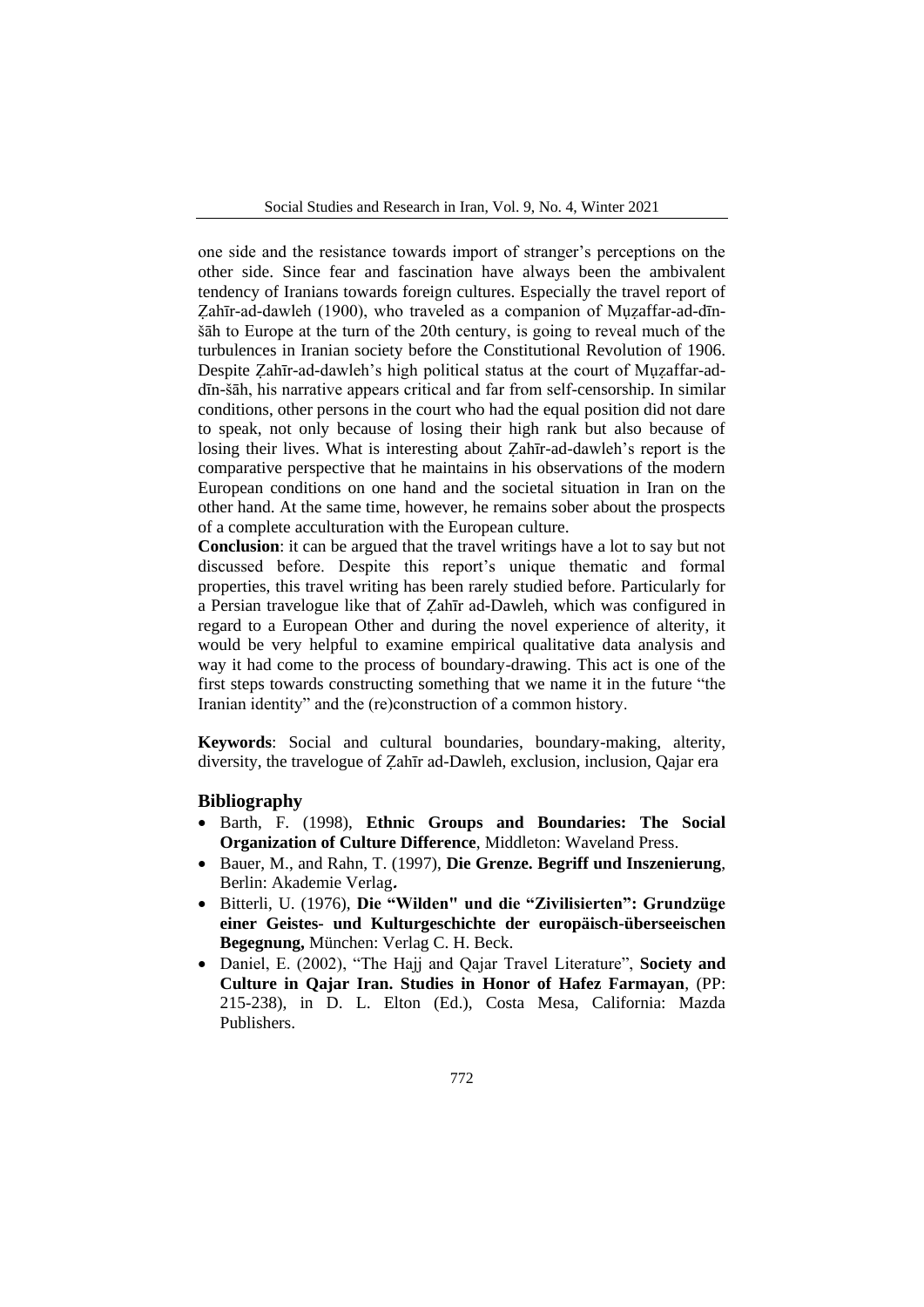- Durkheim, É. (1981), **Die Elementaren Formen des Religiösen Lebens**, Frankfurt am Main: Verlag der Weltreligionen.
- Eigmüller, M., and Vobruba, G. (2006), **Grenzsoziologie: Die politische Strukturierung des Raumes**, Wiesbaden: VS Verlag für Sozialwissenschaften.
- Ekbal, K. (1977), **Der Briefwechsel ʿAbbās Mīrzās mit dem Britischen Gesandten MacDonald Kinneir im Zeichen des zweiten russischpersischen Krieges (1825–1828). Ein Beitrag zur Geschichte der persisch-englischen Beziehungen in der frühen Kadscharenzeit**, Freiburg: Klaus Schwarz Verlag.
- Faber, R., and Neumann, B. (1995), **Literatur der Grenze–Theorie der Grenze**, Würzburg: Königshausen und Neumann.
- Fragner, B. (1979), **Persische Memoirenliteratur als Quelle zur neueren Geschichte Irans,** Wiesbaden: Franz Steiner Verlag.
- Görner, R., and Kirkbright, S. (Hrsg.) (1999), **Nachdenken über Grenzen**, München: Iuidicium.
- Koselleck, R. (1979), "Zur Historischen Semantik Asymmetrischer Gegenbegriffe", in R Koselleck (Ed.), **Vergangene Zukunft. Zur Semantik geschichtlicher Zeiten**, (PP: 211-259, Frankfurt: Suhrkamp.
- Lamont, M. (1992), **Money, Morals and Manners: The Culture of the French and American Upper-Middle Class**, Chicago: University Chicago Press.
- Lamont, M., and Molnár, V. (2002), "The Study of Boundaries in the Social Sciences", **Annual Review of Sociology**, No 28: 167–197.
- Matthee, R. (2016), "From Splendour and Admiration to Ruin and Condescension: Wester Travellers ro Iran from the Safavids to the Qajars", **Iran-Journal of the British Institute of Persian Studies**, No 54: 3-22.
- Medick, H. (2006), "Grenzziehungen und die Herstellung des Politisch-Sozialen Raumes: Zur Begriffsgeschichte und Politischen Sozialgeschichte der Grenzen in der Frühen Neuzeit", Monika Eigmüller, and Georg Vobruba (Hrsg.), **Grenzsoziologie: Die Politische Strukturierung des Raumes**, (PP: 37-51), Wiesbaden: Springer VS.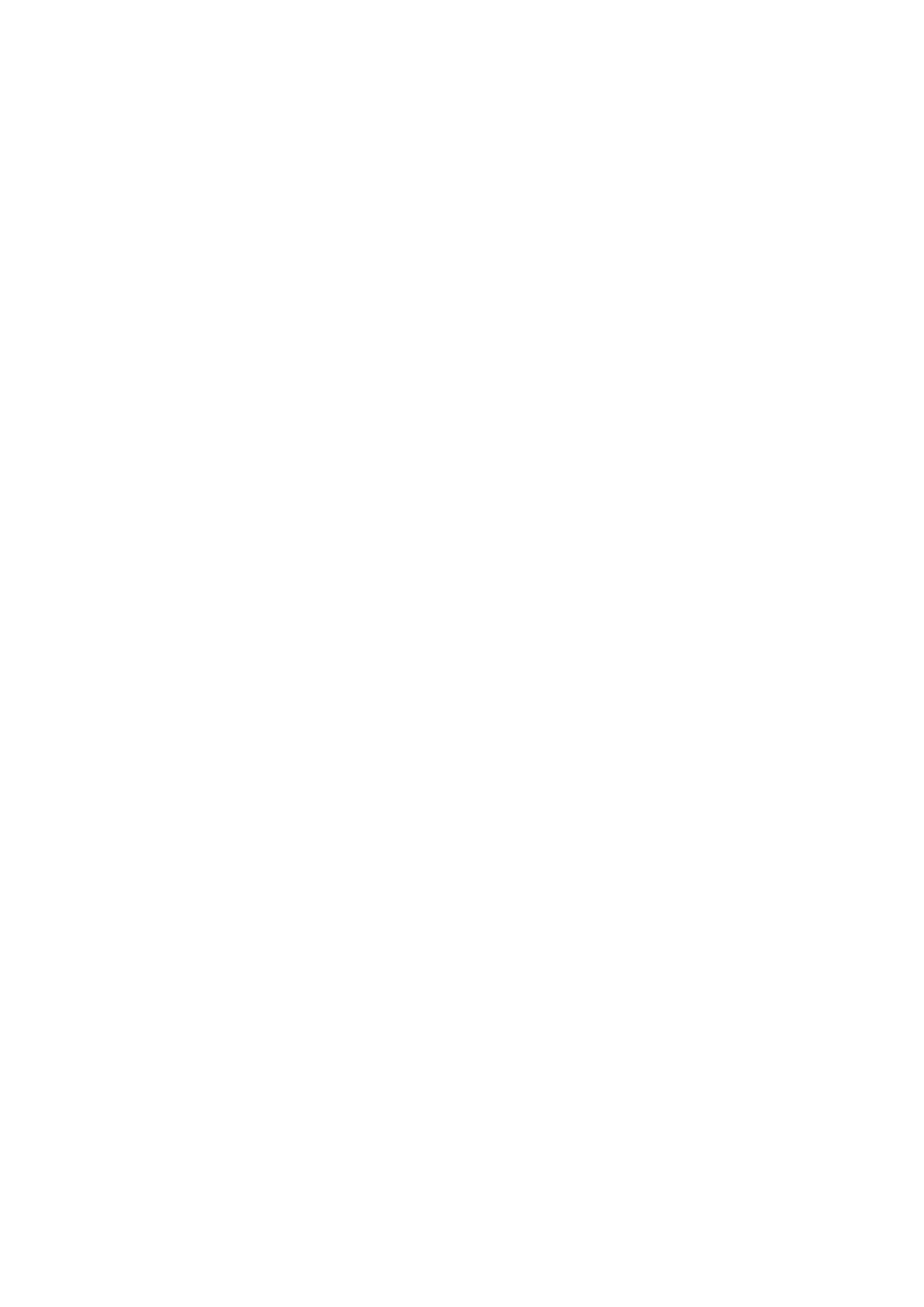مطالعات و تحقیقات اجتماعی در ایران / دورۀ ۹، ثمارۀ ۴، زمتان ۱۳۹۹ ثماره صفحات: ۷۷۱-۷۹۷ (مقا<sub>م</sub> علمی بِژوس<sup>ش</sup>، مَالی<sup>ف مس</sup>تش)

**DOI: 10.22059/jisr.2020.305308.1082**

**مرزگذاری فرهنگی و اجتماعی در دورة قاجار: مطالعة موردی از درباریان مظفرالدینشاه**

سارا فریدزاده<sup>۱</sup>

ــــــــــــــــــــــــــــــــــــــــــــــــــــــــــــــــــــــــــــــــــــــــــــــــــــــــــــــــــــــــــــــــــــــــــــــــ

تاریخ دریافت: 99/02/09 تاریخ پذیرش: 99/06/25

### **چکیده**

هدف اصلی مقالة پیش رو بررسی نحوة برساخت مرز و مرزگذاری فرهنگی و اجتماعی در سفرنامة ظهیرالدوله (همراه مظفرالدین شاه به فرنگ) است. این سفرنامه که در بحبوحهٔ انقلاب مشروطه نگاشته شده، از لحاظ جایگاه اجتماعی- سیاسی نگارنده حائز اهمیتی ویژه است. بحث توسعهیافتگی و مدرنیزاسیون جامعة ایرانی، الجرم در ارتباط با کشورهای غربی پیوندی تنگاتنگ داشته است. بهطور تاریخی و حتی در دوران معاصر، همیشه این سؤال مطرح بوده است که چگونه میتوانیم ضمن برقراری و حفظ رابطه با غرب، الگویی مطلوب برای توسعة جامعة ایرانی فراهم کنیم؟ این رابطه برای جامعة ایران با مسائل و پیچیدگیهای فراوانی همراه بوده و از دورة قاجار تاکنون هیچگاه از این پیچیدگیها و تنشها کاسته نشده است. با جستن ریشههای تاریخی و فرهنگی و پژوهش دربارة اساس شکلگیری این رابطه در بستری تاریخی میتوان به درک همهجانبهتری از هویت درحال شکلگیری جامعة ایران دست یافت. همچنین تالش بر این است که با تحلیل محتوای قسمتهای منتخب سفرنامة مذکور، نخستین لحظههایی که در آن انواع مرزهای اجتماعی و فرهنگی به شکلدهی مفهومی »هویت ایرانی» دامن زدهاند، ثبت شود. بهعلاوه نشان داده شده است که چگونه در این قبیل سفرنامهها محور توجه از پیشرفت کشورهای مقصد به نقصهای جامعة ایران معطوف شده است و بیشتر از آنکه دیگری ستایش شود، خود مالمت و سرزنش میشود.

**واژههای کلیدی:** امر بیگانه، برساخت، دوران قاجار، دیگری، سفرنامة ظهیرالدوله، شکلگیری گروه و هویت جمعی، مرزبندی اجتماعی و فرهنگی.

۱. دکتری جامعهشناسی از دانشگاه هومبلت برلین، sara.faridzadeh@gmail.com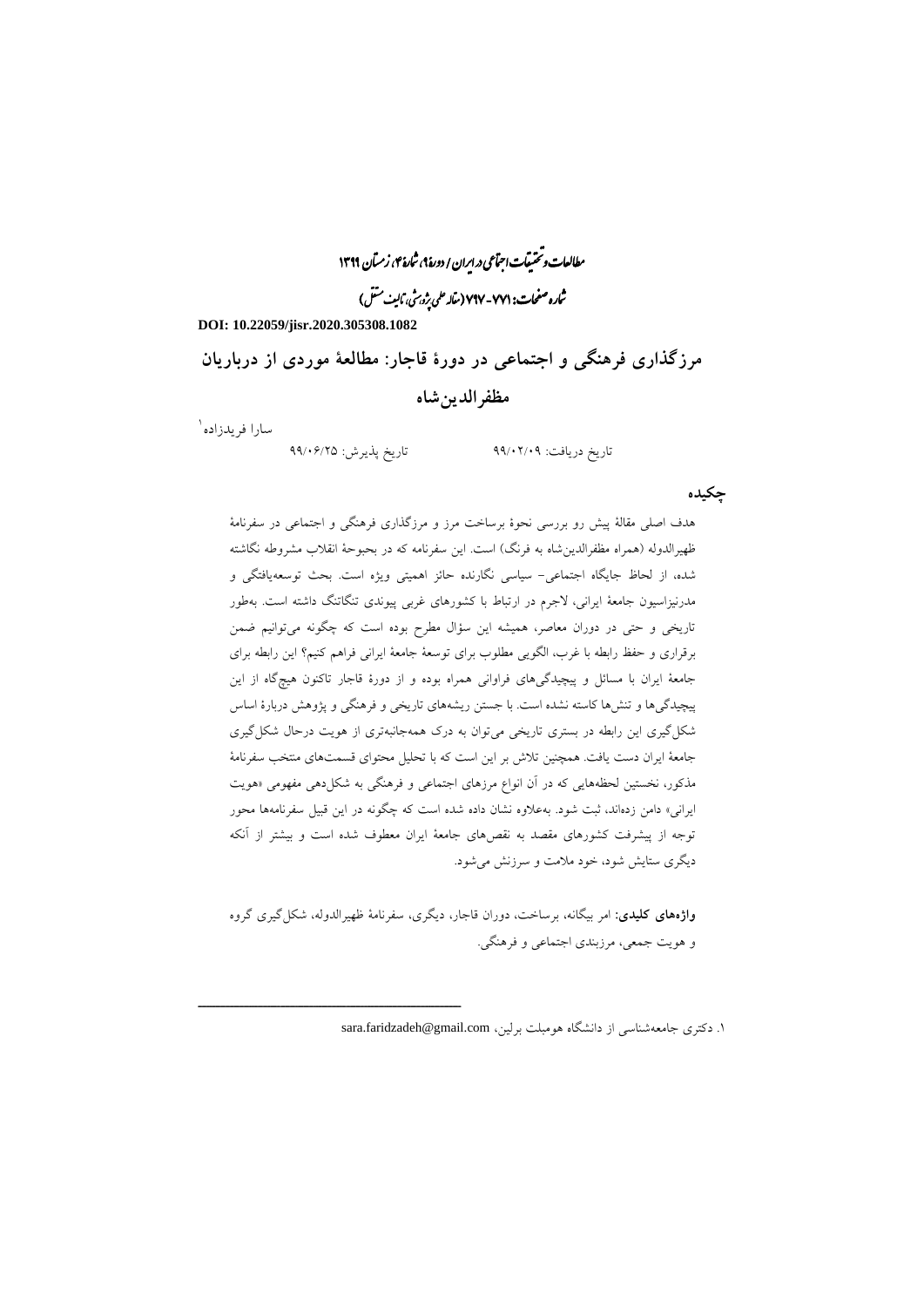## **مقدمه و طرح مسئله**

دوران قاجار به عصر طالیی سفرنامهنویسی در ایران مشهور است. دالیل ظهور چنین پدیدهای بی شمار است، ولی گستردگی روابط همیشه فزاینده با اروپا، یا به عبارتی با «غرب» را در قالب سفرهای گوناگون میتوان جزو عمدهترین این دالیل برشمرد. تاکنون داستان آغاز این روند و رویارویی رو به تزاید، بارها و بارها روایت شده است: جنگهای ایران و روس و شکستهای پیاپی ایران به کنجکاوی جدی ایران نسبت به برتری نخست نظامی کشورهای همسایه، مانند روسیه و عثمانی و در مرحلة بعد کشورهای اروپایی منجر شد )فراگنر، :1979 14؛ پرویزی، :1999 110؛ اقبال، :1977 25(. از جمله پیامدهای این کنجکاوی فرستادن هیئتهای مختلف در قالبهای دیپلماتیک، دانشجویی و تجاری به غرب و راهدادن مستشاران، سفرا و سیاستمداران خارجی به ایران بود. این تبادالت و مالقات بین فرهنگها نخست با نیت پردهبرداری هر چه سریعتر از راز برتری غرب برنامهریزیشده بود )رینگر، :2001 7(.

سفرها صورت گرفت و سفرنامهها نوشته شد؛ گاهی حتی دستوری و سفارشی که به سفارتنامه مشهور بود. گرچه بهظاهر سازوکارهای روایی سفرنامهها و تا حدود زیادی مضامین آنها یکسان ماند و تکرار شد، مرزهای مفهومی این مضامین تکرارشونده و رویکرد به آنها یکسان نماند و طی سال@ای متمادی و در طول تاریخ` (کوزلک، ۱۹۷۹) دستخوش تحولات اساسی شد.

از آن حسن نیت اولیه، انتظارات خام و نسنجیده، بهت و حیرت و غالباً شیفتگی به هر آنچه غیر از خود و ناآشنا و نامأنوس بود، در سفرنامههای اواخر دوران قاجار دیگر خبری نبود. اَن سادهدلی معصومانه<sup>۲</sup> جای خود را به بدبینی و غالباً انتقاد از خود داده بود. حال سؤال اساسی اینجاست که این جابهجایی مرزهای مفهومی و این چرخش رویکرد را با چه ابزار مفهومی و کدام پشتوانة نظری میتوان بررسی و تحلیل کرد؟

هدف اصلی مقالة حاضر این است که با مطالعة موردی سفرنامة ظهیرالدوله )همراه مظفرالدینِشاه به فرنگ)، چگونگی شکلگیری امر بیگانه<sup>۲</sup> از طریق عمل مرزبندی<sup>۲</sup> ترسیم شود

<sup>1.</sup> Begriffsgeschichtlich

<sup>2.</sup> Naivety

<sup>3.</sup> Fremdheit

<sup>4.</sup> Practice of Boundary-Making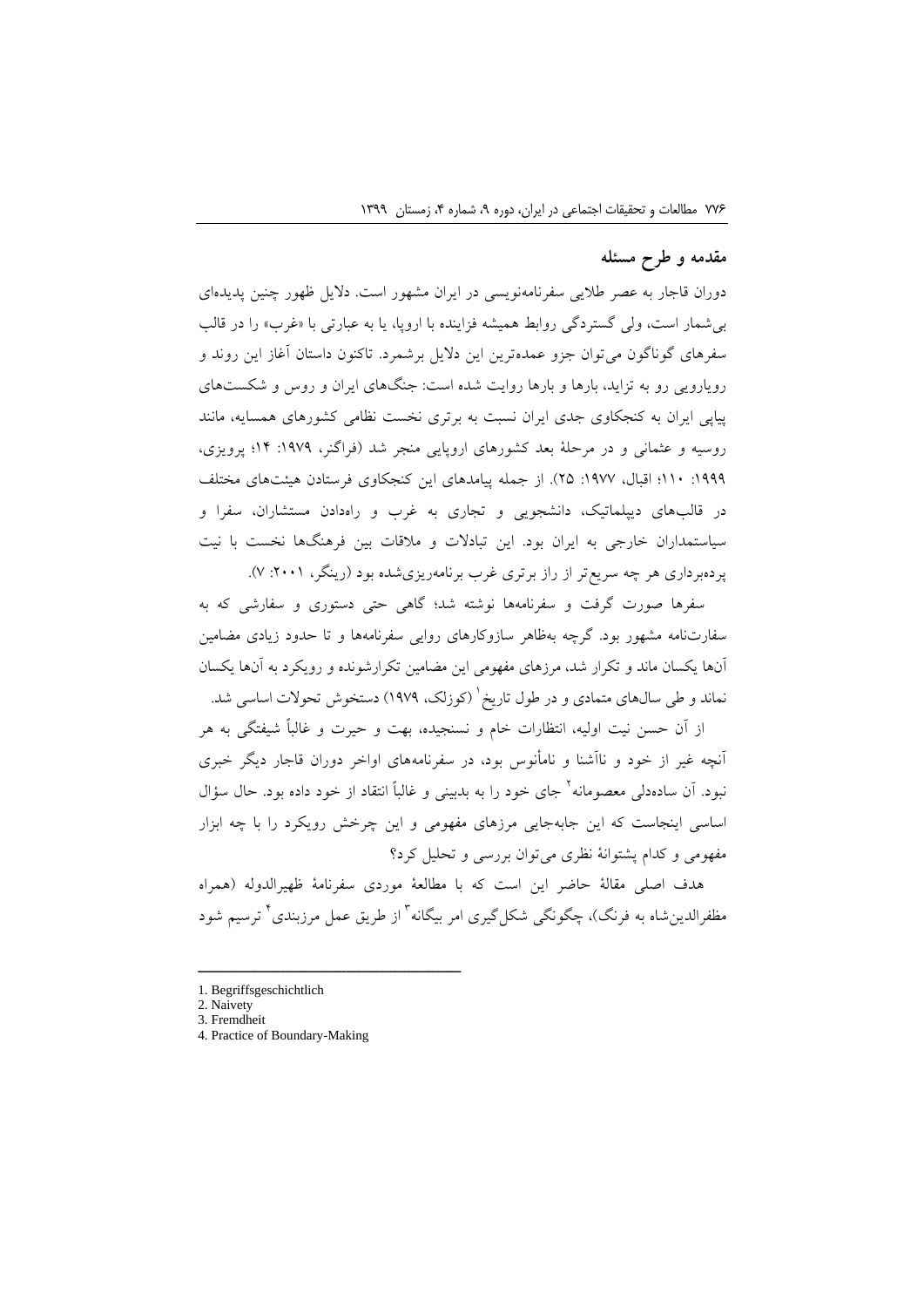و اینکه درنهایت بررسی شود مرزبندیهای موجود در متنی ادبی-تاریخی میتواند چه معنا و مفهوم و درسهایی برای جامعة معاصر ایران داشته باشد و از لحاظ معرفت جامعهشناختی چه افقی پیش روی ما میگشاید.

### **پیشینة پژوهش**

تاکنون در عرصة علوم انسانی پژوهشهای بسیاری دربارة مفهوم انتزاعی مرز و مرزگذاری انجام شده است؛ برای مثال می توان به مطالعهٔ مدیک (۱۹۹۱) اشاره کرد که از منظری تاریخی و جامعهشناسانه، دیدی کلی برای پژوهش در این عرصه به خواننده ارائه میدهد. همچنین فابر و نویمان )1995( با مجموعه مقاالتی که دربارة مرز و مرزگذاری جمعآوری کردهاند، این مفاهیم را در بستر علوم انسانی )جامعهشناسی، تاریخ، انسانشناسی، فلسفه، جغرافیای اجتماعی و ادبیات) بررسی کردهاند. از جمله مطالعات دیگری که در این حوزه انجام شده است، می توان به پژوهشهای باوئر و ران )1997( و گورنر و کیرکبرایت )1999( اشاره کرد. درنهایت میتوان از آثار آیگمولر و وربوربا )2006( و توماس )2008( یاد کرد که بهطور اختصاصی مفهوم مرز را از منظر اجتماعی بررسی کردهاند.

از دیدگاه اجتماعی، مرزها امر خودی را از امر بیگانه جدا میکنند و میتوانند با ایجاد تمایز، واقعیتهای اجتماعی را سازمان داده و نظاممند کنند. از آنجا که نقطة عزیمت نظری پژوهش پیشرو مفهوم مرز و مرزگذاری در متن سفرنامهها خواهد بود، با تکیه بر پژوهشهای پیشین در علوم اجتماعی، عملیاتیکردن و کاربست این مفهوم میتوان به چارچوب نظری مناسبی دست یافت.

تاکنون پژوهشهای مدون جامعهشناختی بر روی سفرنامههای ایرانی به اروپا انگشتشمار بوده است. بهطورکلی اقبال به سفرنامههای فارسی، بهویژه سفرنامههای دوران قاجار به بعد، تنها نیمقرن است که بیشتر شده و پژوهشگران با تصحیح و در گام بعد، چاپ این متون، آنها را در دسترس عموم قرار دادهاند؛ برای مثال سفرنامة میرزاصالح شیرازی، که یکی از مهمترین و تأثیرگذارترین سفرنامههای عصر قاجار بهشمار میآید، پس از سالها بعد از نگارشش، برای اولین بار در سال 1347 به تصحیح سید محمدعلی شهرستانی به چاپ رسید. حتی در حال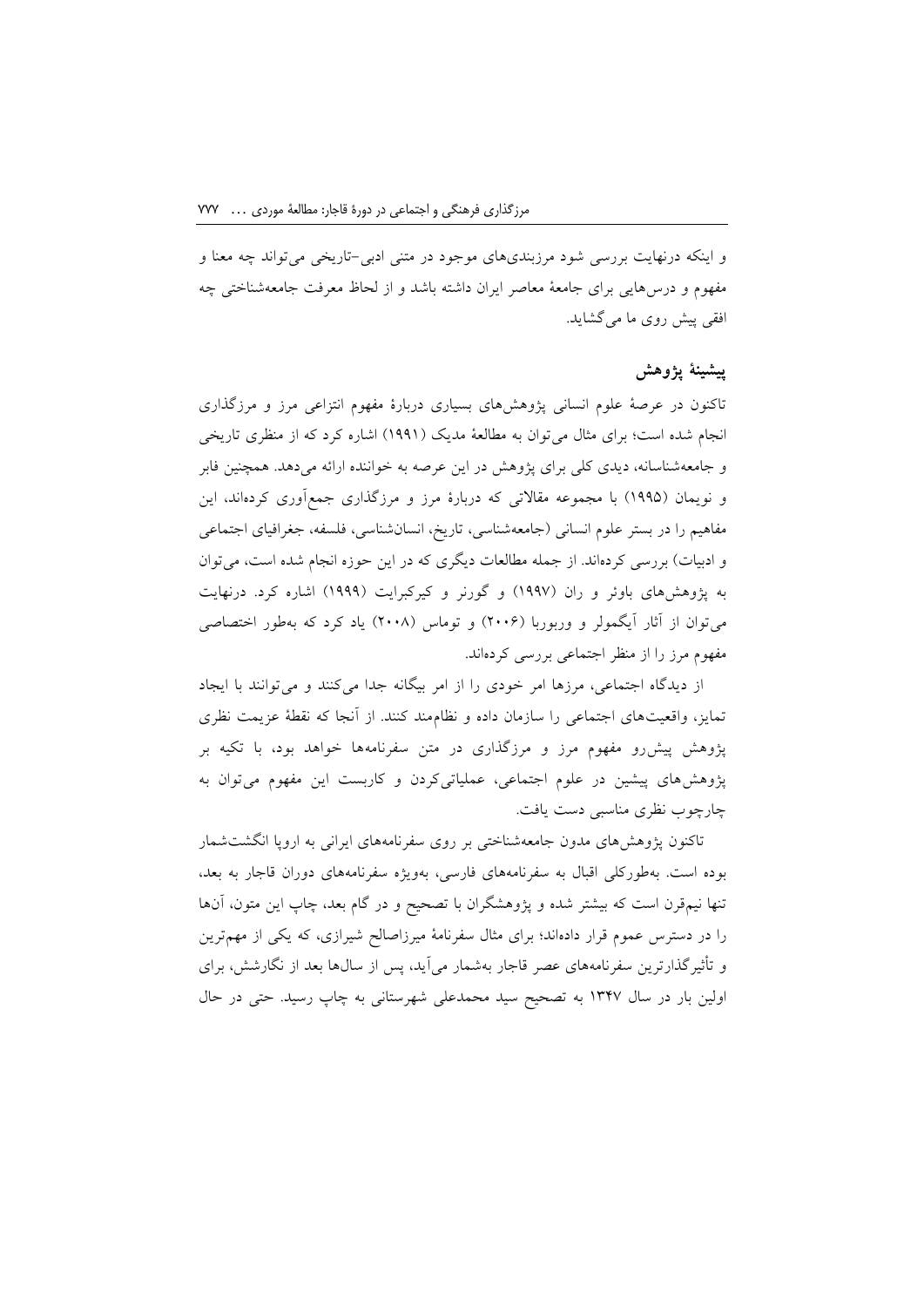حاضر نیز ممکن است در گوشه و کنار برخی کتابخانههای شخصی، نسخ خطی یافت شوند که در انتظار تصحیح و بازنویسی باشند. عالقه به دستهبندی، آرشیو و مدونساختن متون تاریخی در ایران عالقهای نسبتاً متأخر بهحساب میآید که شاید باید ریشة کاستی در این زمینه را در شفاهیبودن فرهنگ ایرانی و تکیة آن بر انتقال سینه به سینة آموزهها و تجارب فرهنگی جستوجو کرد.

از جمله مهمترین پژوهشها در زمینة سفرنامههای دوران قاجار میتوان از اثر برت فراگنر با نام *خاطراتنویسی ایرانیان* (۱۹۷۹) یاد کرد که سفرنامههای ایرانی دورهٔ قاجار را جزء اصلی ترین منابع تاریخی این دوران ذکر میکند و در این باره نکات بسیار حائز اهمیت و موشکافانهای عنوان میکند. نمونهٔ بعدی پژوهش توکلی طرقی (۲۰۰۱)<sup>۱</sup> است که توجه بینالمللی به این حوزه را به خود جلب کرد. طرقی در این اثر کوشیده است با ارائة متون تاریخی فارسی روند تاریخنگاری غالب را با دیدی انتقادی بنگرد و درکی جدید از مفهوم تجدد ارائه دهد. از جمله اثر دیگری که به معرفی و بررسی سفرنامههای فارسی اختصاص یافته است، اثر نغمه سهرابی (۲۰۱۲)<sup>۲</sup> است که به بررسی سفرنامههای دوران قاجار به اروپا میپردازد. سهرابی با تحلیل تفسیری مهمترین سفرنامههای آن دوران پی به مناسبات اجتماعی و فرهنگی جامعة ایران آن دوره برده است. همچنین تالش نویسنده در آن است تا با بازخوانی تاریخی روابط ایران و اروپا، با دیدی وسیع تر و از منظری جهانی به جایگاه جامعهٔ ایران نظر بیفکند.<sup>۳</sup>

نکتهای که دربارة تمام این پژوهشها میتوان عنوان کرد، رویکرد آنها به سفرنامه بهمثابة منبعی تاریخی و فرهنگشناسانه است. همة پژوهشهای فوق در نوع خود از زمرة مهمترین و ارزشمندترینها هستند، لکن آن جنبهای که در بیشتر پژوهشهای مربوط به سفرنامهها مغفول مانده است، معرفت جامعهشناسانهای است که میتوان با بررسی و تحلیل این دست از متون به آن دست یافت. در ادامه، بهکمک ارائة چارچوب نظری و ابزار مفهومی که نظریههای جامعهشناسی در اختیار ما قرار میدهد، این وجه از سفرنامهها را بیشتر برجسته کردهایم.

<sup>1.</sup> Refashioning Iran: Orientalism, Occidentalism and Historiography

<sup>2.</sup> Taken for Wonder

<sup>.3</sup> برای مطالعة بیشتردربارة سفرنامههای دوران قاجار در قالب مقاله، رجوع کنید به پژوهشهایی از: ماته )1998(، دانیل (۲۰۰۲) و رینگر (۲۰۰۲).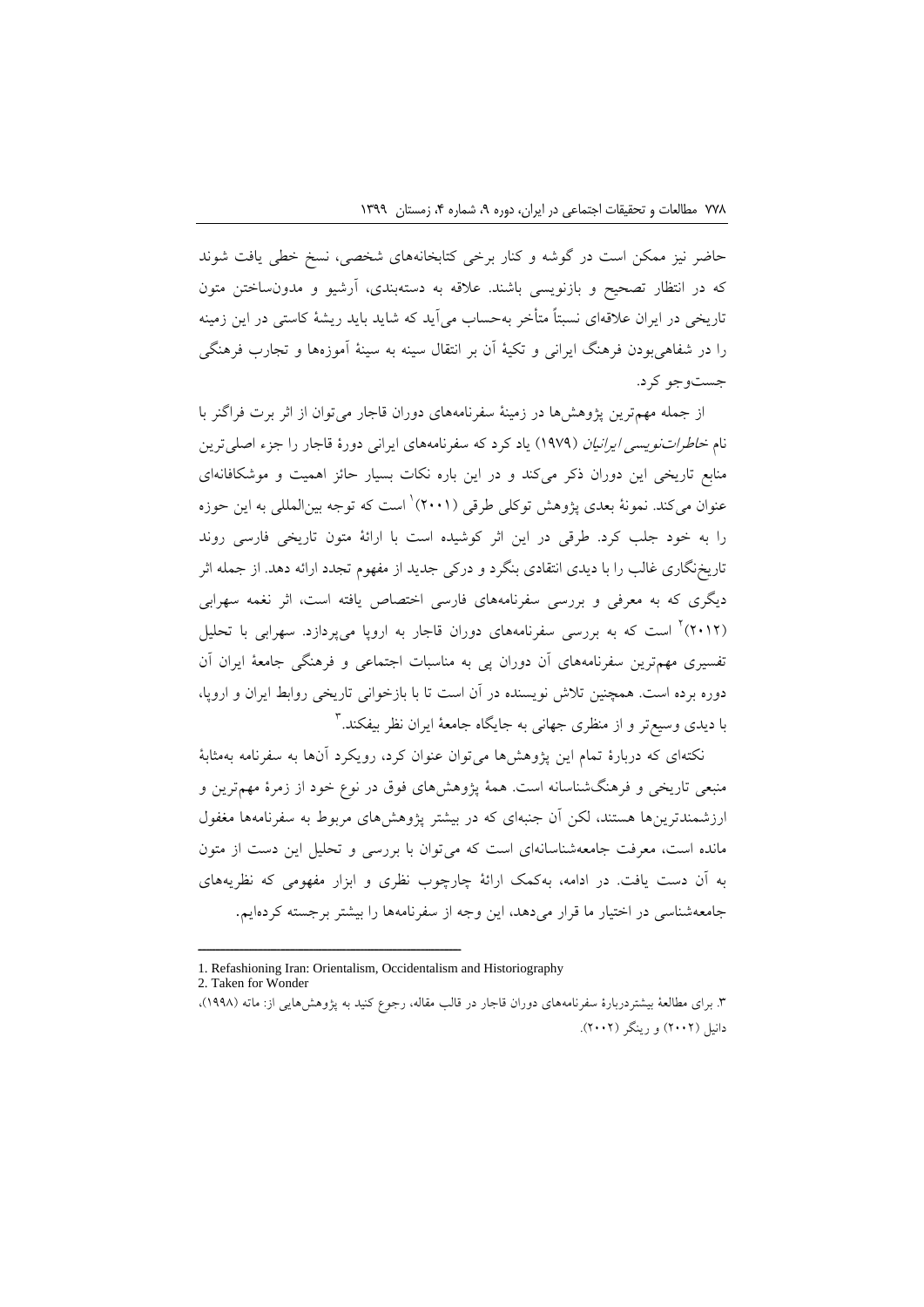# **تعریف مفاهیم پژوهش و چارچوب نظری**

از جمله مفاهیم کلیدی این نوشته، مفهوم مرز و مرزبندی است. از آنجا که شکلگیری »دیگری« ننها با بیگانهپنداشتن امری و ایجاد مرزهای نمادین فرهنگی و اجتماعی حول امر بیگانه (غرابت)<sup>\</sup> تحقق می یابد، می توان نتیجه گرفت هر کجا صحبت از «دیگری» باشد، لاجرم با نوعی بیگانگی و 2 مرزبندی نیز مواجه خواهیم بود. به عبارت دیگر ایجاد مرز و عمل مرزبندی به تولید امر بیگانه و درنهایت به شکلگیری »دیگری« میانجامد. مفهوم مرز و مرزبندی در جغرافیا، فلسفه و علوم اجتماعی ریشه دارد و بهطورکلی در علوم انسانی بهصورت استعاری از آن بسیار استفاده میشود. مرزها هم فضاها و مکانها را از هم جدا میکنند و هم تمایزات فرهنگی و اجتماعی را )آیگمولر و وبروبا، ٢٠٠۶: ٩). مرزها به تمایزات سروشکل میدهند و واقعیتهای اجتماعی را صورتبندی و نظاممند میکنند؛ به این معنا که بهعنوان ابزار کمکی برای جهتیابی و دستهبندی واقعیات اجتماعی بهکار گرفته میشوند؛ از اینرو نهتنها در عرصة روزمره، بلکه در عرصة علمی نیز محبوبیت بسزایی یافتهاند )رویتر، :2002 2(.

مرزگذاری اجتماعی و فرهنگی و شکلگیری گروهها و اجتماعات جزء مسائل اصلی جامعهشناسی بهحساب میآیند؛ برای مثال نمونة کالسیک و بسیار مشهور بهکارگیری این مفهوم را میتوان در اثر »صور بنیانی حیات دینی« دورکیم )1981 ]1912[( جستوجو کرد. دورکیم در این اثر استدالل میکند که تفاوت تجربة دینی با دیگر تجربهها در این است که تجربة دینی بین عرصهٔ امر مقدس ٔ و نامقدس (دنیوی) ٔ تمایزی نمادین ایجاد میکند. این دو عرصه در تقابل با بکدیگر قرار دارند و همدیگر را طرد<sup>۵</sup> میکنند. همچنین این عرصهها در نسبت<sup>۲</sup> با یکدیگر تعریف میشوند و معنا پیدا میکنند. همچنین عرصة مقدس در برابر عرصة نامقدس از سوی ممنوعیتها و مناسک گوناگون محافظت میشود (دورکیم، ۱۹۸۱: ۲۳۴، ۲۵۰)<sup>۷</sup> .

<sup>1.</sup> Foreignness, Fremdheit

<sup>2.</sup> Boundary Work

<sup>3.</sup> Sacred

<sup>4.</sup> Profane 5. Exclude

<sup>6.</sup> Relationally Defined

<sup>.7</sup> مثالً یک فرد کاتولیک گناهکار نمیتواند تا زمانی که اعتراف نکرده است، آیین عشای ربانی را بهجا بیاورد )دورکیم، :1981 271(.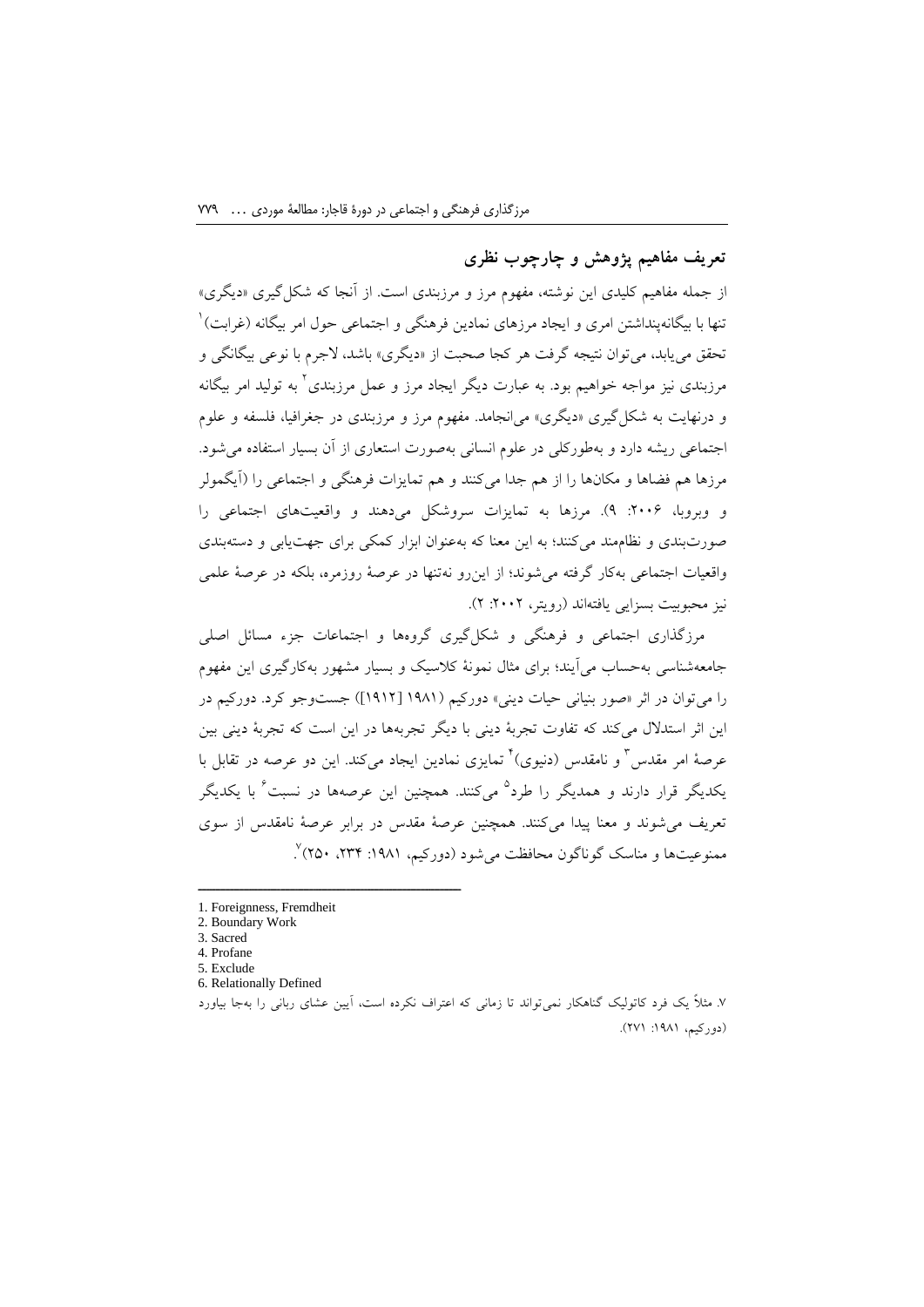زیمل در یکی از مقالات<sup>\</sup> خود در کتابش به نام *جامعهشناسی؛ انواع گوناگون جامعهپذیری* )1983 ]1903[(، تأمالت خود را دربارة مرز و مرزبندی و تفکیک واحدهای مکانی با توجه به مضامین ذهنی و روانی<sup>۲</sup> (زیمل، ۱۹۸۳: ۲۲۱) آنها درج کرده است. وی ابتدا مکان (فضا) را به فرمی توصیف میکند که تنها بهکمک محتوا قدرت اثربخشیاش را میگیرد؛ همانطور که زبان نیز فرایندهای ذهنی<sup>۲</sup> را بیان میکند که البته در میان کلمات و نه توسط خود کلمات جاری هستند. (همان: ٢٢٢). از منظر وی، این مکان (فضا) نیست که اهمیتی اجتماعی دارد، بلکه مکان اینجا تنها چون ظرفی عمل میکند که محتوای ذهنی درونش واقعیتهای اجتماعی را تولید (ایجاد)<sup>۲</sup> میکنند. کارکرد مرزها در اینجا شکلدادن و قاببندی این ظرف مکانی است.

زیمل کلیدیترین اندیشة خود دربارة پدیدة مرز را در یک جملة دقیق بیان میکند: »مرزها واقعیتی مکانی (فضایی) با تأثیری جامعهشناختی نیستند، بلکه واقعیتی جامعهشناختی هستند که صورتی مکانی (فضایی) دارند» (همان: ٢٢٩). با این حساب مرزها نزد زیمل به خودی خود هیچاند. مرزها در رابطه با انسانها و از طریق مرزگذاری تجسم مییابند. زیمل با این اندیشهاش سعی در غیرطبیعی جلوهدادن مرزها میکند. از نظر او در برابر طبیعت هر مرزی دلبخواهی<sup>۵</sup> است (همان: ۲۲۷).

مفهوم مرز و مرزگذاری نزد اندیشمندان متأخر نیز اهمیت بسزایی دارد. مثالً نزد فوکو و سعید «خود»<sup>۶</sup> و «دیگری»<sup>۷</sup> برساختهایی<sup>۸</sup> هستند که توسط مرزهای نمادین و عمل مرزکشی از یکدیگر جدا می شوند (فرهنگها تنها از راه سلبی و نگاتیو میتوانند خود را اثبات کنند) (فوکو، ۱۹۹۵: ۹). تفاوت میان «شرق»<sup>۹</sup> و «غرب»<sup>۱۰</sup> نیز از همین دست است. از منظر بارت، گروههای قومیتی بههیچوجه واحدهای مستقل و ذاتاً از یکدیگر منفک بهحساب نمیآیند، بلکه

<sup>1.</sup> Der Raum und die räumliche Ordnung Der Gesellschaft"

<sup>2.</sup> Seelische Inhalte

<sup>3.</sup> Gedankenprozesse

<sup>4.</sup> Erzeugen 5. Willkür

<sup>6.</sup> Self 7. Other

<sup>8.</sup> Construct

<sup>9.</sup> Orient

<sup>10.</sup> Occident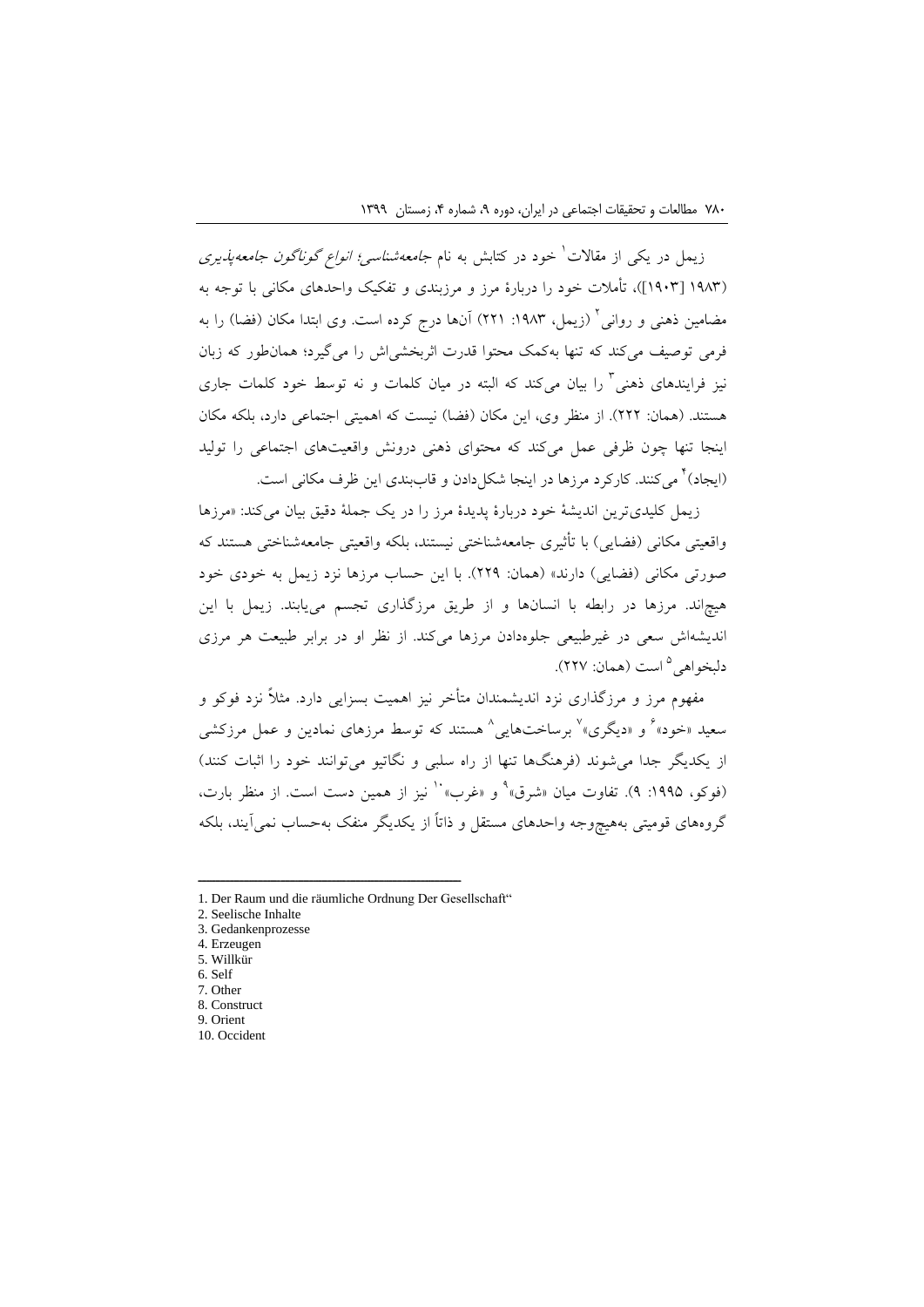برساختهایی هستند که در کنش متقابل عمل میکنند، اما توسط مرزهای فرهنگی-اجتماعی از یکدیگر جدا میشوند )بارت، :1998 9(.

از نظر لامون و مونار، دو جامعهشناس فرانسوی، در علوم اجتماعی با دو نوع مرزبندی، نمادین <sup>۱</sup> و اجتماعی<sup>۲</sup> روبهرو هستیم. مرزهای سمبلیک یا نمادین ابزاری هستند که به واسطهٔ آن، اشیاء، افراد، گروهها، رفتارها و حتی زمان و مکان از هم تفکیک و طبقهبندی میشوند. این نوع خط و خطوط بیشتر در مقولههایی مانند هنجارها، امور ممنوعه، تابوها، رویکردهای فرهنگی، شیوههای متفاوت فکر و عملکردهای متفاوت جلوهگر میشوند. مرزهای نمادین قادر هستند گروههای مختلف را از هم جدا کنند و حس اشتراک به آنها ببخشند. مرزهای اجتماعی درواقع حالت تجسدیافتة تمایزهای اجتماعی هستند که در توزیع نامتوازن منابع (مادی و غیرمادی) و دسترسی نابرابر به آنها و همچنین به منافع و جایگاههای اجتماعی خود را نمایان میکنند (لامون و مونار، ۲۰۰۲. ۱۶۸). براساس نظریة المون و مونار، مرزهای نمادین برای بهوجودآمدن مرزهای اجتماعی شرطی الزم، ولی ناکافی هستند )المون و مونار، :1992 174(. مرزهای نمادین تنها زمانی به مرزهای اجتماعی تبدیل میشوند که به طرز گستردهای بر آنها توافق وجود داشته باشد. در این حالت، آنها قابلیت این را پیدا میکنند که کنشهای اجتماعی را شکل دهند؛ البته شایان ذکر است که هر دوی این مرزها به یک اندازه واقعی و تأثیرگذار هستند. تنها سطوح تأثیرگذاری آنها متفاوت است. اولی در سطح بیناالذهانی عمل میکند؛ درحالیکه دومی در سطح گروهها قابلمشاهده است.

هنگامی که در رابطهای مرزهای «خودی» و «ناخودی» (امر بیگانه/ امر آشنا) را مشخص کردهایم، شرایط را برای ایجاد بیگانگی مهیا کردهایم؛ بنابراین بیگانگی و بهتبع آن »دیگری«، محصول ایجاد مرزها و برجستهکردن تمایزهاست. تعریفی که در این پژوهش برای مفهوم »دیگری« درنظر گرفته شده است، تعریفی است که در آن دیگری بهمثابة یک برساخت فهمیده میشود. با توجه به این مسئله، تعریف جامعی که میتوان از دیگری ارائه داد متعلق به مونکلر و لادویگ است. از نظر آنها امر بیگانه<sup>۳</sup> مقولهای است که از طرفی بهعنوان امری «نامربوط»<sup>۴</sup>

<sup>1.</sup> Symbolic Boundaries

<sup>2.</sup> Social Boundaries

<sup>3.</sup> Fremd

<sup>4.</sup> Nichtzugehörig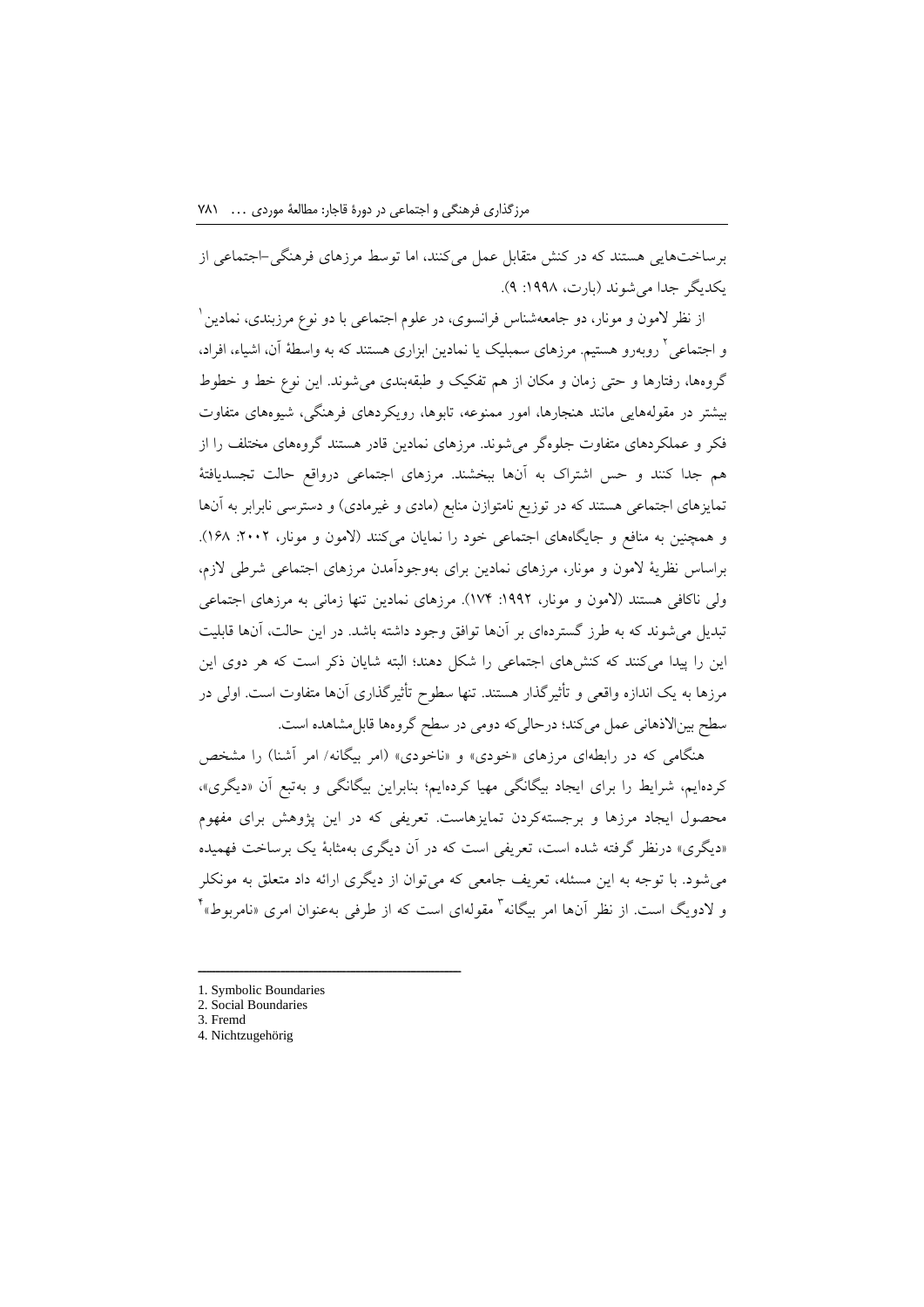از طرف فرد، افراد یا گروهها طرد میشود و از طرف دیگر، ناآشنا و نامأنوس است. اولین بعد معنایی را بعد اجتماعی ٰ و دومی را بعد فرهنگی یا زیستجهانی ٔ میiامند (مونکلر و لادویگ، :1998 12(. هریک از این ابعاد تنها در یک رابطه متقابل و توسط آن معنا پیدا میکنند. بعد اجتماعی بیگانگی با طرد افراد یا گروهها تحقق مییابد و بعد فرهنگی آن با طرد نظام معنایی و شناختی ناآشنا و بیگانه به حیطة مأنوس و آشنای خود. برایناساس، امر بیگانه حین ایجاد مرز در مواجهه با دیگری بهوجود میآید. به تعبیر مونکلر و الدویگ بیگانگی امری مستقل و مطلق نیست و تنها در پیوند با یک موقعیت معنا مییابد. درک امر بیگانه دارای طیفبندی است و میتواند از بسیار شگفتانگیز تا بسیار منزجرکننده در حال تغییر باشد. بهعالوه امری که «دیگرگونه»<sup>۲</sup> و «بیگانه» است، نه بهصورت انسانشناختی، بلکه کاملاً بهصورت فرهنگی تعیین می شود و بسته به زمان و مکان نیز متغیر است (استرهامل، ۱۹۹۵: ۱۱۵).

با تلفیق نظریة المون و مونار دربارة انواع مرزبندی و نظریة مونکلر و الدویگ دربارة انواع بیگانگی میتوان به چارچوب نظری مناسبی برای این پژوهش رسید.

## **ظهیرالدوله و سفرنامهاش**

میرزاعلی خان بین سالهای 1243 تا 1303 هجری شمسی میزیسته است. خانوادة او خانوادهای اشرافی با اصل و نسبی ترکمن از سلسلة قاجار بود. پدر و حتی پدربزرگش از زمره مقامهای ارشد حکومت قاجار بهحساب میآمدند. در یازدهسالگی پدرش، محمد ناصرخان را از دست داد. پس از درگذشت وی، به مناسبت اعتمادی که ناصرالدینشاه به این خاندان یافته بود، علیخان را در سال 1257 هجری شمسی با همان لقب ظهیرالدوله و با سمت ایشیک آقاسی باشی (به زبان امروز: وزیر تشریفات) در دربار منصوب کرد (فراگنر، ۱۹۷۹: ۱۲۳؛ رضوانی، :1371 9(. عالوهبراین، ناصرالدینشاه هنگامی که علیخان شانزدهساله بود، یکی از دختران خود را به عقد او درآورد.

نظری سطحی بر زندگی علیخان این تصور را به ذهن متبادر میکند که وی در زمانة خود نمونة تمامعیار یک درباری متداول بوده است: اصل و نسبی اشرافی، تحصیالت عالیه، مقام،

<sup>1.</sup> Soziale Fremdheit

<sup>2.</sup> Kulturelle/ Lebensweltliche Fremdheit

<sup>3.</sup> Andersartig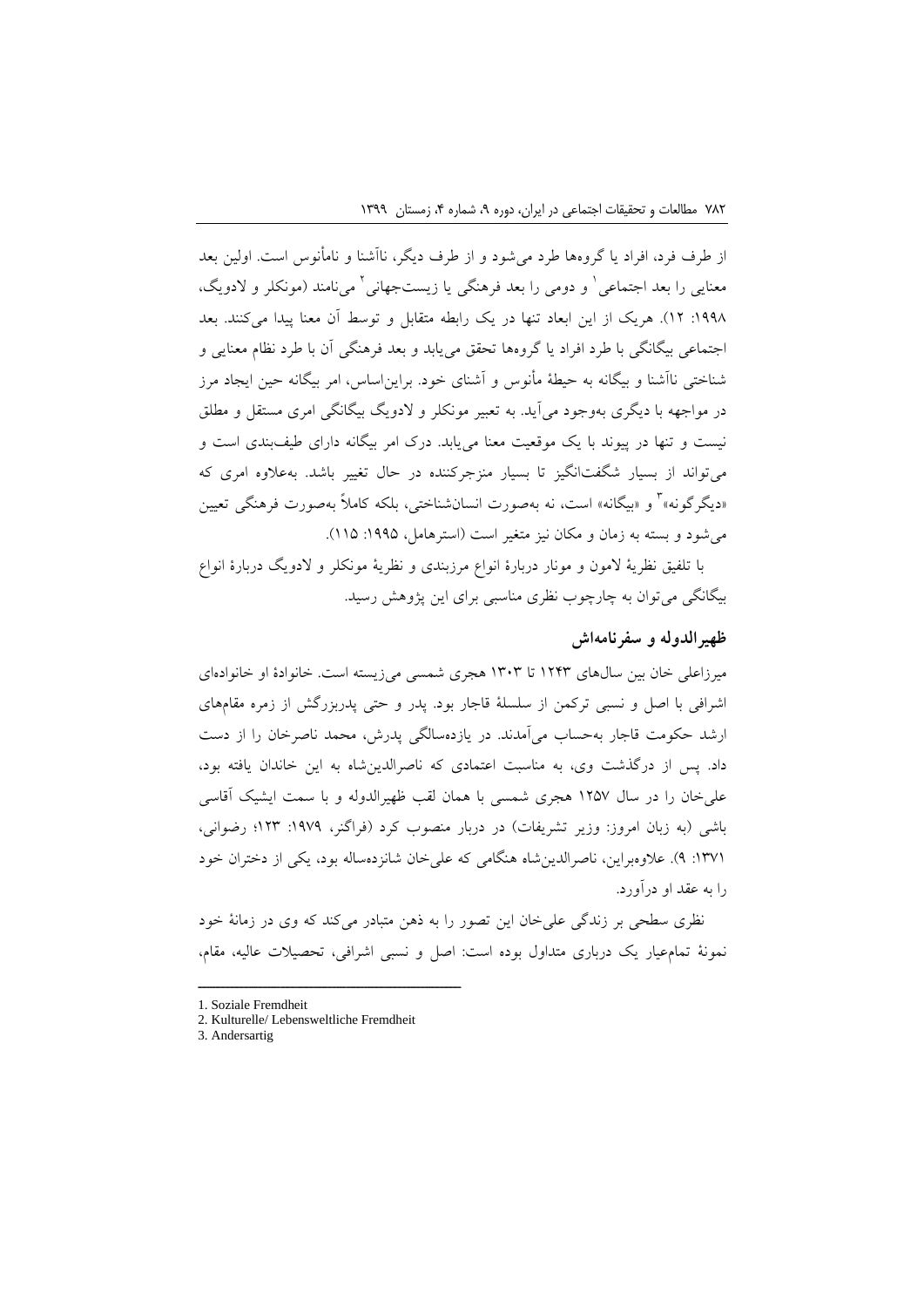سمت و لقب موروثی و از همه مهمتر، ارتباط سببی با ناصرالدینشاه. بیشتر درباریان آن دوره به دلیل غرقشدن در رفاه مالی و تجمالت بیحد و حصر و روابط و تبانیهای درون نظام حکومتی، درک صحیحی از مناسبات و مسائل جامعة آن روزگار نداشتند، اما زندگی ظهیرالدوله بهسبب طریقی که برگزید، مسیر دیگری یافت. او عضو یکی از بزرگترین فرقههای درویشی وقت، یعنی دراویش نعمتاللهی و یکی از پیروان سرسخت صفیعلیشاه، قطب این فرقه شد. بهظاهر ظهیرالدوله ابتدا به دستور ناصرالدینشاه برای گردآوری اطالعات به این مجمع وارد شد، اما پس از مدتی جزو حلقة مقربین صفیعلیشاه و شیفتة وی شد )افشار، :1353 309(. صفی علیشاه نیز به وی علقهای خاص پیدا کرد و به او لقب «مصباح|لهدایه» داد. ظهیرالدوله نزد قطب آنچنان به علوّ درجات رسید که به جانشینی وی منصوب شد )فراگنر، :1979 124(. علیخان ظهیرالدوله پایهگذار انجمن اخوت درون فرقة صفیعلیشاهی بود که پس از درگذشت صفی علیشاه آن را در سال 1278 هجری شمسی علنی کرد. درواقع بنا بود این انجمن ادای دینی به عالقة ظهیرالدوله به سازمانهای فراماسونری باشد. عالوهبرین این انجمن توانسته بود سنتهای صوفیگری و مؤلفههای فراماسونری را با برنامههای سیاسی-اجتماعی و مشروطهخواهانه پیوند دهد (صفایی، ۱۳۴۴: ۱۳۹)؛ پیوندی از لحاظ تاریخی بدیع بین عرفان و عمل اجتماعی<sup>\</sup> که به زایش الگوهایی تازه منجر شد و صوفیان را از گوشة دنج خود به مرکز تحوالت اجتماعی سوق داد. هدف انجمن اخوت این بود که با موأنست اعضایی که بیشتر آنها از لحاظ دولتی بلندمرتبه و باسواد بودند، با مفاهیمی چون انسانیت، برادری و مسئولیت اجتماعی، در آنها رویکردی ضداستبدادی و علیه حکومت مطلقه وقت رشد دهد. یکی از ویژگیهای ظهیرالدوله که شخصیت و آثارش را شایستة پژوهشی مستقل میکند، همین برقراری ارتباط میان دو قطب متضاد و دو وجه به کلی متفاوت در زندگیاش است. او توانسته بود هم دولتمردی بلندمرتبه در دربار و هم منتقدی جدی باشد؛ بهطوریکه هیچوقت مطالبات مشروطهخواهانهاش به نظر متظاهرانه و جعلی<sup>۲</sup> نرسید؛ زیرا توانسته بود اندیشههای انتقادیاش را وارد حوزهٔ عمل کند و بهاصطالح جامة عمل بپوشاند.

<sup>1.</sup> Social Practice

<sup>2.</sup> Unauthentic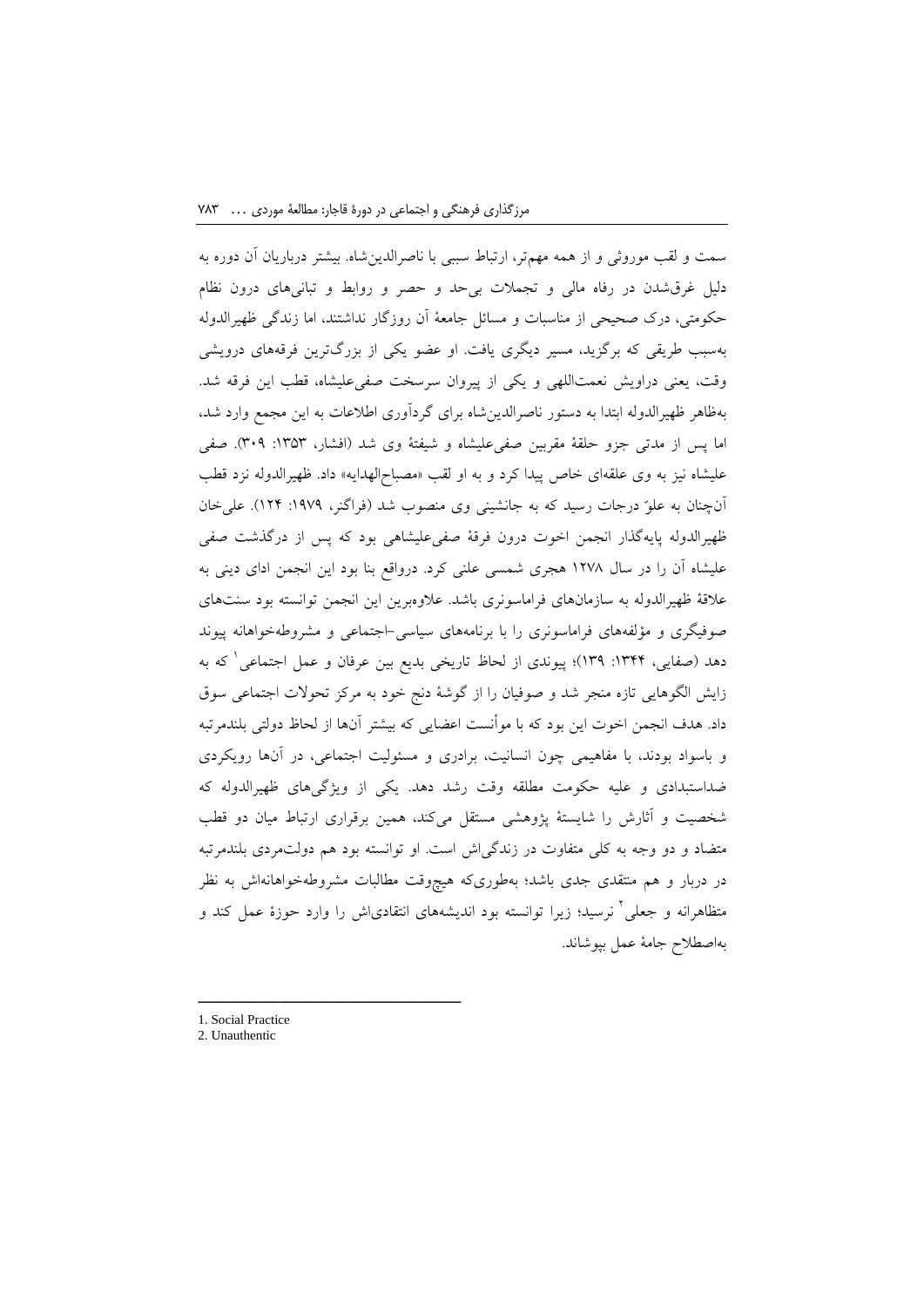این دوگانگی منتقد حکومت و در عین حال جزو متصدیان بلندپایة آن بودن، در یکی از 1 آثارش بیش از بقیه مشهود است. سفرنامة ظهیرالدوله به فرنگ یکی از مهمترین سفرنامههای زمانة خود است. آنچه در این متن تاریخی آمده است، تنها بازتاب نظرات شخصی و توصیفات ابژکتیو نگارنده نیست و نمیتواند باشد. گونههای ادبی همیشه در تعامل با محیط اجتماعی خود شکل میگیرند و همزمان بازتابدهندة ساختارها و مناسبات اجتماعی و فرهنگی جامعة نویسنده نیز هستند. مهم این است که بتوان بهصورت روشمند و با تکیه بر چارچوب نظری مناسب، به تحلیلی گویا و صورتبندی دقیق از دادههای موجود دست یافت.

مظفرالدینشاه در آخرین روزهای سال 1317 هجری قمری )1279 هجری شمسی(، یعنی حدود شش سال قبل از به وقوع پیوستن انقالب مشروطه، اولین سفر خود را به اروپا برای مداوا آغاز کرد. تعداد همراهانش بسیار بودند که یکی از آنان علیخان ظهیرالدوله بود )رضوانی، :1371 6(. این مسافرت حدود هشت ماه طول کشید. مسیر سفر آنها از تهران شروع شد و از شهرهای شاهآباد، ینگهامام، قزوین، رشت، آستارا، باکو، نخجوان، تفلیس، ورشو و کشورهایی چون آلمان و سوئیس گذشت و درنهایت به فرانسه ختم شد. در راه برگشت از بلژیک، هلند، اتریش، مجارستان، بلغارستان و عثمانی و روسیه عبور کردند تا اینکه باالخره از راه دریای خزر به ایران بازگشتند. آنها در طول اقامت خود در فرانسه در باغی در حومة پاریس اقامت داشتند. بنا بود فرایند معالجه نیز در همین مکان صورت بگیرد؛ به همین دلیل مالقات و دیدارهای سیاسی اگر هم انجام میشد، بسیار کوتاه و غیررسمی بود؛ بنابراین سفرنامة ظهیرالدوله با اینکه از لحاظ فرمی در زمرة سفارتنامهها و گزارشهای رسمی دولتی از سفرهای خارجی و گزارش دیدارها با مقامات رسمی گنجانده شده، از لحاظ درونمایه بسیار روانتر و صمیمیتر از گزارشهای ذکرشده نگاشته شده است. این سفرنامه با نثری بیطمطراق و بیتکلف در مقابل لحن غالباً خشک و اداری سفارتنامهها، توانسته است همدلی و همراهی خواننده را برانگیزد.

<sup>.1</sup> ظهیرالدوله آثار مکتوب بسیاری از خود به جا گذاشته است؛ برای مثال میتوان از کتاب »چنته صفا« نام برد که به گفتة خود نویسنده مجموعهایی از مطالب گوناگون است که به کشکول شیخ بهایی شباهت دارد.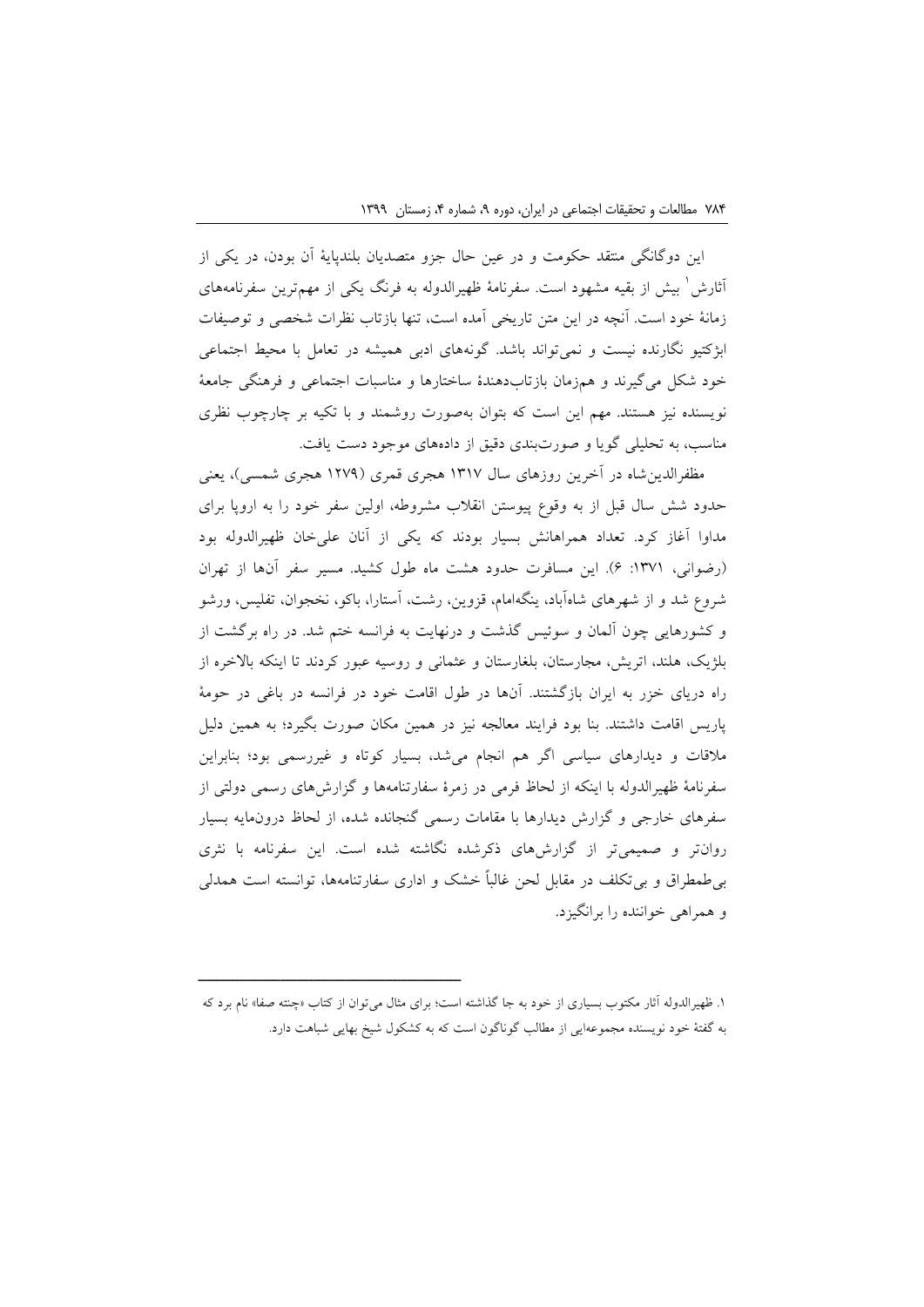# **تحلیل متن**

در سفرنامة حاضر با دو دسته مواجهه با امر بیگانه و درواقع تلفیق مرزهای اجتماعی و فرهنگی روبهرو هستیم. در ادامه، با آوردن گویاترین نمونهها و نیز درونمایههایی که در متن با تفصیل بیشتری به آن پرداخته شده، قسمتهایی از سفرنامه، متناسب با چارچوب نظری مدنظر، تحلیل محتوا و تفسیر شده است.

**1 دستة اول: اکتسابنشدنی فرهنگی و مطرود اجتماعی : امر بیگانه نزد کیست؟ »خود« یا »دیگری«؟**

در بیشتر مواقع در ارتباط و مواجهه با امر بیگانه با موقعیتهایی روبهرو هستیم که هم از لحاظ فرهنگی بی|ندازه نامأنوس و غیرقابل|َمیزش با نظام واقعیتهای<sup>۲</sup> آشنا و مورد اعتماد می]یند و هم از لحاظ اجتماعی در گروه متعلقات خودی نمیگنجند و از آن طرد میشوند )از عضویت درون گروه منع میشوند)؛ یعنی مرزهایی که حول امر بیگانه حلقه زدهاند، غیرقابل عبور، بیانعطاف و خدشهناپذیر بهنظر میآیند.

اینکه مسافران در سرزمینهای بیگانه بیشتر در ارتباط با امور بیگانه و ناآشنا و بدون حتی کمترین قابلیت جذب و پذیرش در گروه و نظام معنایی خودی قرار بگیرند، امری بسیار متداول است که نمونههایش در سفرنامهها مکرر یافت میشود. آنچه در سفرنامة ظهیرالدوله نوظهور است، پدیدة مواجهه با امر بیگانه در سرزمین خود و حتی قبل از عبور از مرزهای جغرافیایی و ورود به سرزمین بیگانه است. به نظر نویسنده این امور از منظر فرهنگی بسیار نامأنوس و از منظر اجتماعی مطرود هستند. نمونة بارز این امر در متن سفرنامه زمانی است که گروه مالزمان مظفرالدینشاه در راه قزوین به رشت سوار درشکه میشوند. درشکهچی به نظر ظهیرالدوله بسیار عجیب و رفتار و گفتارش درکنشدنی است:

»پیش خودم فکر میکردم و تعجب داشتم که سید ایرانی چرا باید اسمش باقراوف باشد و حال آنکه عمامه هم دارد و قبای بلند هم میپوشد که آقا سید اسداللّه باقراوف مشغول صحبت شد و حکایت از شخصی میکرد و میگفت آن شخص در همین مهمانخانه یک

<sup>1.</sup> Inkommensurable Unvertrautheit und symbolische Exklusion

<sup>2.</sup> Wirklichkeitsordnung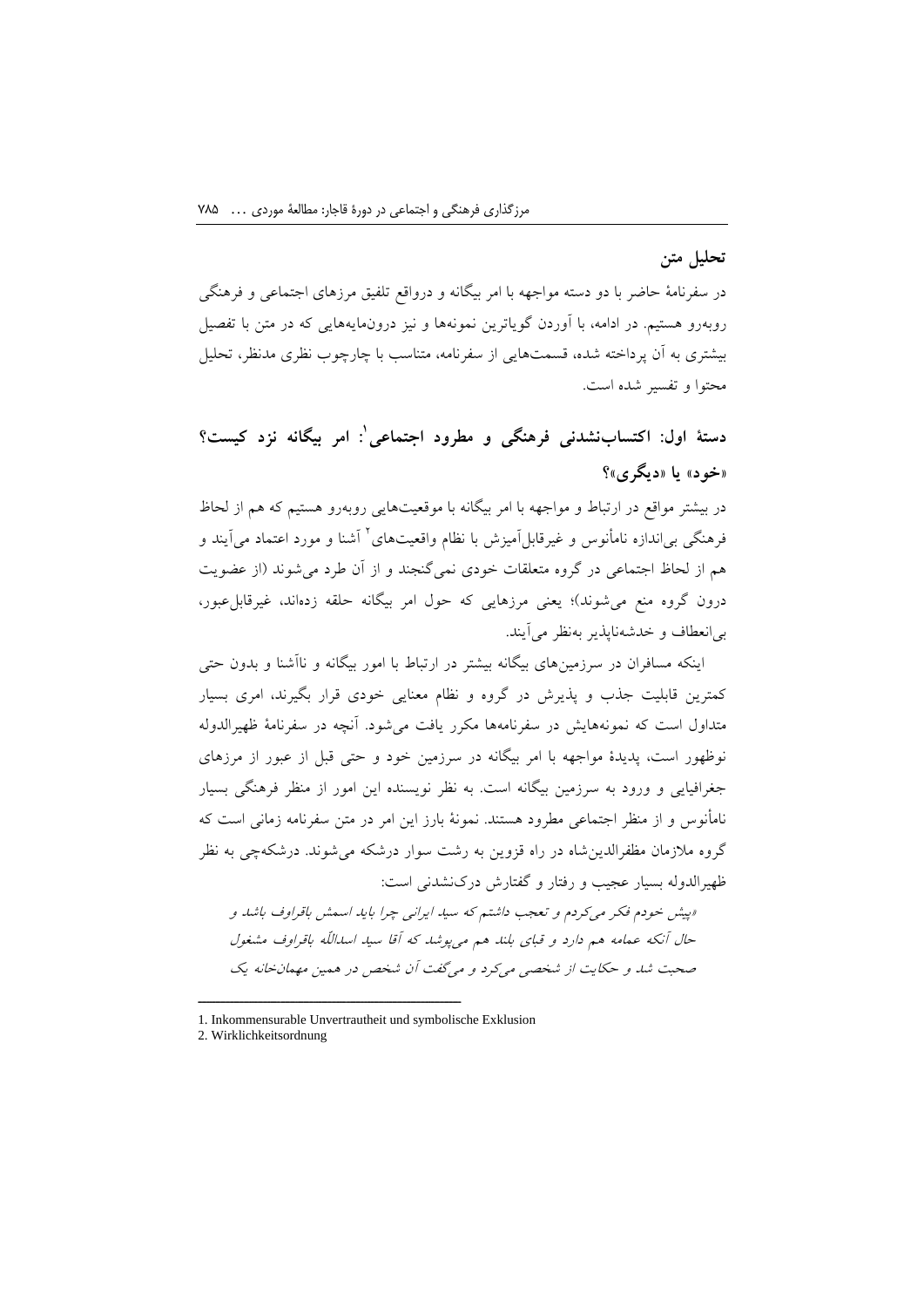شب عوض مشروبات مسکو )چرنیل( خورد. هرچه فکر کردم که چرنیل اسم کدام یک از مشروبات است، چون در مشروبات هیچ همچو اسمی نشنیده بودم، نفهمیدم. بعد از ساعتی معلوم شد آقا مرکب تحریر را میفرمایند*.* تعجبم مبدل به افسوس و تغیر شد که چرا شخص ایرانی سید، اینقدر باید روسمآب باشد و از زبان وطن و پدر خودش متأذی که اسيد مرکب را فراموش کرده است» (ظهیرالدوله، ۱۳۷۱: ۵۱).

در متن فوق از طرفی موقعیت از لحاظ فرهنگی برای نویسنده ناآشناست )فرد سید با قبا و عمامة سیدی مغایر با ظاهرش عمل میکند و تعجب نگارنده را برمیانگیزد(. از طرف دیگر آنچه قابلتأمل است، رابطة نامتقارنی است که از سوی مرزهای اجتماعی بین خودی و غیرخودی ایجاد شده است. ظهیرالدوله در نوشتهاش درشکهچی را بابت استفاده از کلمات روسی و رفتار روسمآب از دایرة خودیها طرد میکند و در کالمش حتی نوعی تحقیر و فرودستی به فرد روس۵آب به چشم میخورد. نگارنده در ارتباط با فرد ناآشنا (سید اسداللّه) سه عنصر را برجسته میکند: اسم ترکیبی وی (سید اسداللّه باقراوف)، استفاده از کلمات بیگانه در مکالمهٔ روزمره و قرینکردن مؤلفهٔ زبان با اصالت و ریشهٔ فرد (زبان وطن و پدر خود).

ظهیرالدوله در متن متذکر میشود که ابتدا از دیدن منظرة فرد غریبه متعجب شده است، اما در ادامه، حیرت او به خشم و تحقیر فرد ناشناس تبدیل میشود؛ به عبارت دیگر مرزهایی که امر بیگانه را متجسم میکنند، فرهنگی هستند، ولی بهتدریج اجتماعی نیز میشوند. فرد مذکور از عضویت در گروه «ایرانی اصیل» رانده می شود و درواقع جایگاه خود را از دست می دهد. »شخص ایرانی« از نظر ظهیرالدوله نمیتواند روسمآب باشد و با زبان و ریشة خود در انسجام درونی<sup>٬</sup> و هماهنگی کامل است. تعارض بین ظاهر و رفتار مقولهای است که برای ظهیرالدوله غیرقابل فهم و پذیرش است. از نظر او، فردی که لباس تمام ایرانی دارد، نباید از رفتار بیگانگان تقلید کورکورانه و گرتهبرداری بدون تأمل کند.<sup>۲</sup> زبان و مؤلفههای ظاهری فرهنگی

<sup>1.</sup> Kohärenz

<sup>.2</sup> دربارة تقلید بیپشتوانة فکری و از روی عادت رجوع شود به این قسمت از متن سفرنامه: »در بین راه هم نمیدانم در کدام یک از راهدارخانهها که برای دیدن تذکره ایستاده بودیم، آن کسی که آمد تذکرة ما را ببیند و حال آنکه لباسش تمام ایرانی بود ولباس خیلی پستی هم بود به احترام ما کاله از سر برداشت. من از او پرسیدم کجایی هستی؟ گفت: قزوینی. به او متغیر شدم که چرا مثل فرنگیها بهجای سالم یا تعظیم کاله برمیدارد.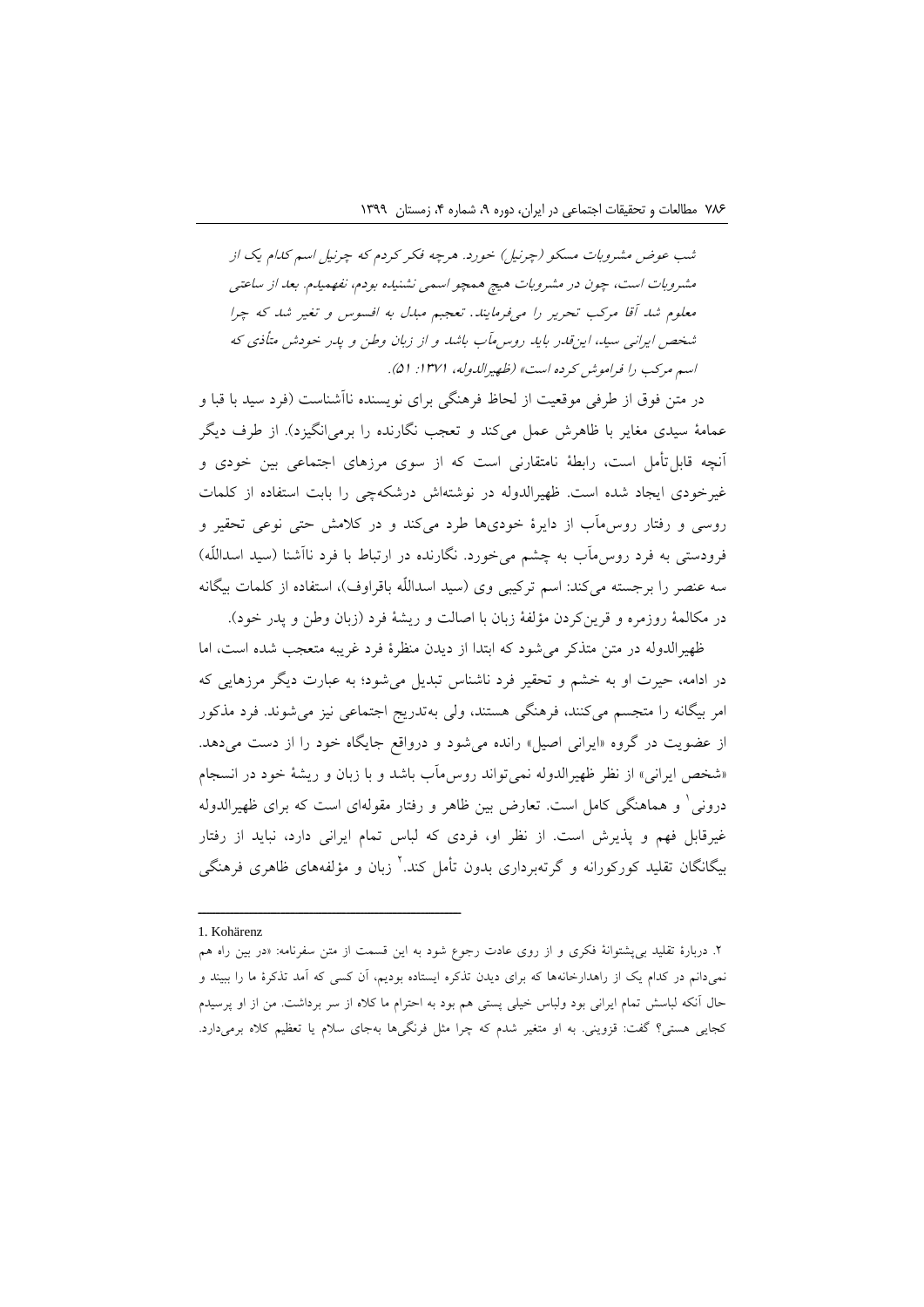عناصری هستند که با عنصرهای بیگانه قابلآمیزش نیستند و اگر چنین اتفاقی رخ دهد، بسیار نامطلوب و تهدیدی برای »هویت ایرانی« است و در این صورت عضویت فرد در گروه باید بهطور جدی بازاندیشی شود. جای دیگر در موقعیتی مشابه، نویسنده در متن، گروهی را به روسمآبی متصف میکند. او دربارة مردم رشت مینویسد:

»غالب مردمش روسمآب هستند. در مکالمات از ده کلمه البته دو کلمهاش لغت روسی است. بعضی هم که قهراً نمیتوانند، از گفتوگو و صحبتشان پیداست که چقدر بیغیرتاند« )ظهیرالدوله :1371 64(.

در اینجا نیز مانند مورد قبل، ظهیرالدوله از بهکارگیری کلمات روسی در مکالمات سکنة شهر رشت برافروخته است. با تحقیر افراد و نسبتدادن صفات منفی چون »بیغیرتی« به 1 آنها هم میزان نامأنوسبودن چنین پدیدهای آشکار میشود و هم درجة فشردگی مرزهای فرهنگی که این امر را تجسم میبخشند. یکی از مهمترین جلوههای محافظت از مرزهای هویتی خود نزد ظهیرالدوله، جلوگیری از آغشتهشدن زبان مردم به کلمات و اصطالحات بیگانه است، تا جایی که کسانی را که از این مرزها مراقبت نمیکنند، به بیغیرتی محکوم میکند. وی در ادامه، زمانی که شخصی بهصراحت تمایل خود را به آمدن روسها و اشغال سرزمین های ایران (در اینجا سفیدرود) ابراز میکند، بسیار برآشفته می شود و در جواب فرد به ورطة توهین و ناسزا میافتد. درنهایت نیز اذعان میکند: »در رشت هرچه توانستهام از این حرفها زدهام و دیگر کسی پیش من از این گفتوگوها نمیکند، بلکه همة صحبت مجلس ما اغلب وطنپرستی و شاهدوستی و تعصب ملتی و احتراز از بیگانگان است که هر حاللزادهای مکلف بدان است« )ظهیرالدوله :1371 65(.

مقولههایی که ظهیرالدوله هم ردیف هم قرار می دهد تا «خودی» را از «ناخودی» تفکیک کند، مقولههایی هستند که وی برای شکل گیری «هویت ایرانی»، البته مقابل بیگانگان (در اینجا گروه روس های اشغالگر) لازم می پندارد. نکتهٔ جالب توجه در اینجا، تثبیت هویت از طریق

نصیحتش کردم که عادات ملتی را هیچوقت تغییر ندهد. عذری که خواست این بود که روسها خیلی از این راه عبور میکنند عادت کردهام. پرسیدم که به تو یاد دادهاند؟ گفت: خیر خودم اینطور میکنم. زیادتر اوقاتم تلخ شد« )ظهیرالدوله :1371 53(.

1. Dichte

l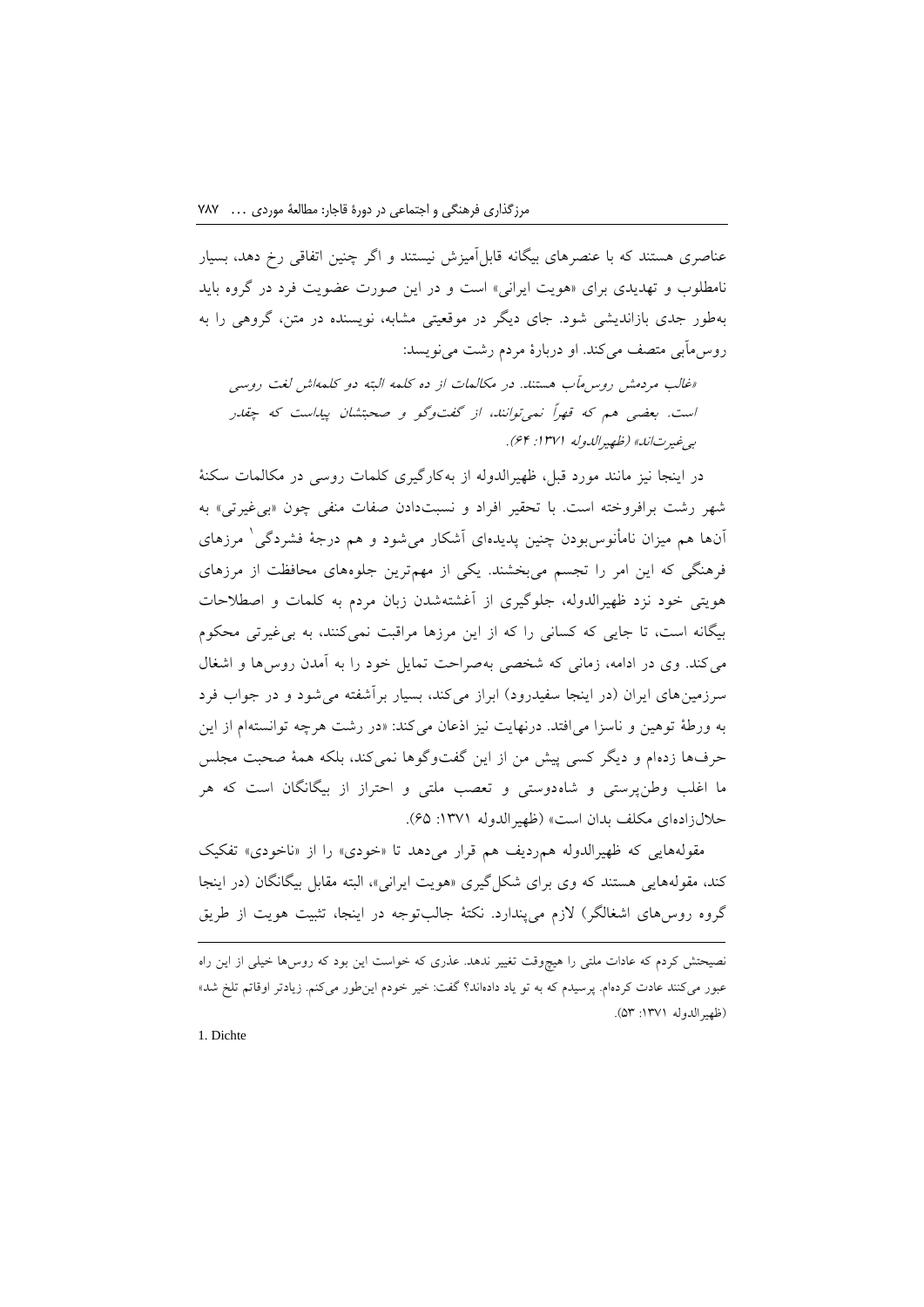سلبی، به معنای نفی دیگری است. تا گروه اشغالگری وجود نداشته باشد، تعصب ملی و وطنپرستی نیز معنا نمییابد.

ظهیرالدوله در طول سفرش و پس از اینکه خاک ایران را ترک میکند، همچنان مرزگذاری را رها نمیکند. دستاوردها و مناسبات مدرن غرب برایش سویههای مختلفی دارد. چندوجهی و پیچیده است و دیگر برخالف نخستین تجربههای مسافرین به اروپا، بسیط و تکبعدی نیست. از نظر او غرب نمیتواند الگوی بیچون و چرای تقلید در جامعة ایران باشد و همة آنچه را ایران برای توسعة خود نیاز دارد، فراهم کند:

»تمام در و دیوار این باغ چراغ برق و به درختها فانوسهای رنگارنگ به اشکال خیلی قشنگ آویخته بودند و مردم با یک آزادی بیاندازه و بیپردگی فوقالعادهای که به اعتقاد فقیر کمال وحشیگری است در این باغ راحت میکنند. زنهای اجنبی با مردهای بیگانه مثل زن و شوهر مهربان که در خانهٔ خودشان باشند، رفتار میکنند (واقعاً خیلی مورد تعجب است که اهل فرنگستان بهخصوص پاریس با این همه الفی که در علم و تربیت میزنند و الحق دارا هم هستند، چرا در فقرة شهوتپرستی و بیعصمتی که عقال تجری در این دو صفت مردود و ضد علم و تربیت است، این طور بی غیرت و لاابالی هستند)» (ظهیرالدوله  $(1)$  $(1)$ 

»الابالیگری« و »بیعصمتی« دو مقولهای است که نویسنده آن را با آزادی بیحد و حصر 1 فرنگیان مرتبط میداند و در طول سفرش بارها به آن اشاره میکند . آنچه برای نگارنده درکنشدنی است، مالزمشدن پیشرفت علمی و اصول ضداخالقی است؛ مسئلهای که از دیدگاه او شایستة تفکیک و مرزبندی است. فرنگیان »شهوتپرست«، »الابالی« و »بیعصمت« هستند. با این حساب برای نویسنده نوع رابطة زن و مرد در اروپا نهتنها قابلدرک و تقلید نیست

۱. برای نمونه رجوع شود به این مثال: «پاریس خیلی خلق بیعار بیکاری دارد. راستی (بیزمارک) چه خوب گفت که )پاریس قهوهخانه و تماشاگاه دنیاست. باید شخص در دول دیگر کار بکند و برای رفع خستگی از کار به پاریس برود). هیچ نمیماند که این همه خلق که اینجا جمع شدهاند جز تفرج و گشت و بیعاری و عقب زنها افتادن کاری دیگر داشته باشند. غالب اهل پاریس از بس شبها تا صبح در تماشاخانهها، باغها و به خانهها هستند، خوابشان را روز توی درشکهها که نشستهاند و باز به یکی از همان جاها می روند میکنند» (ظهیرالدوله ١٣٧١: ١٨٧).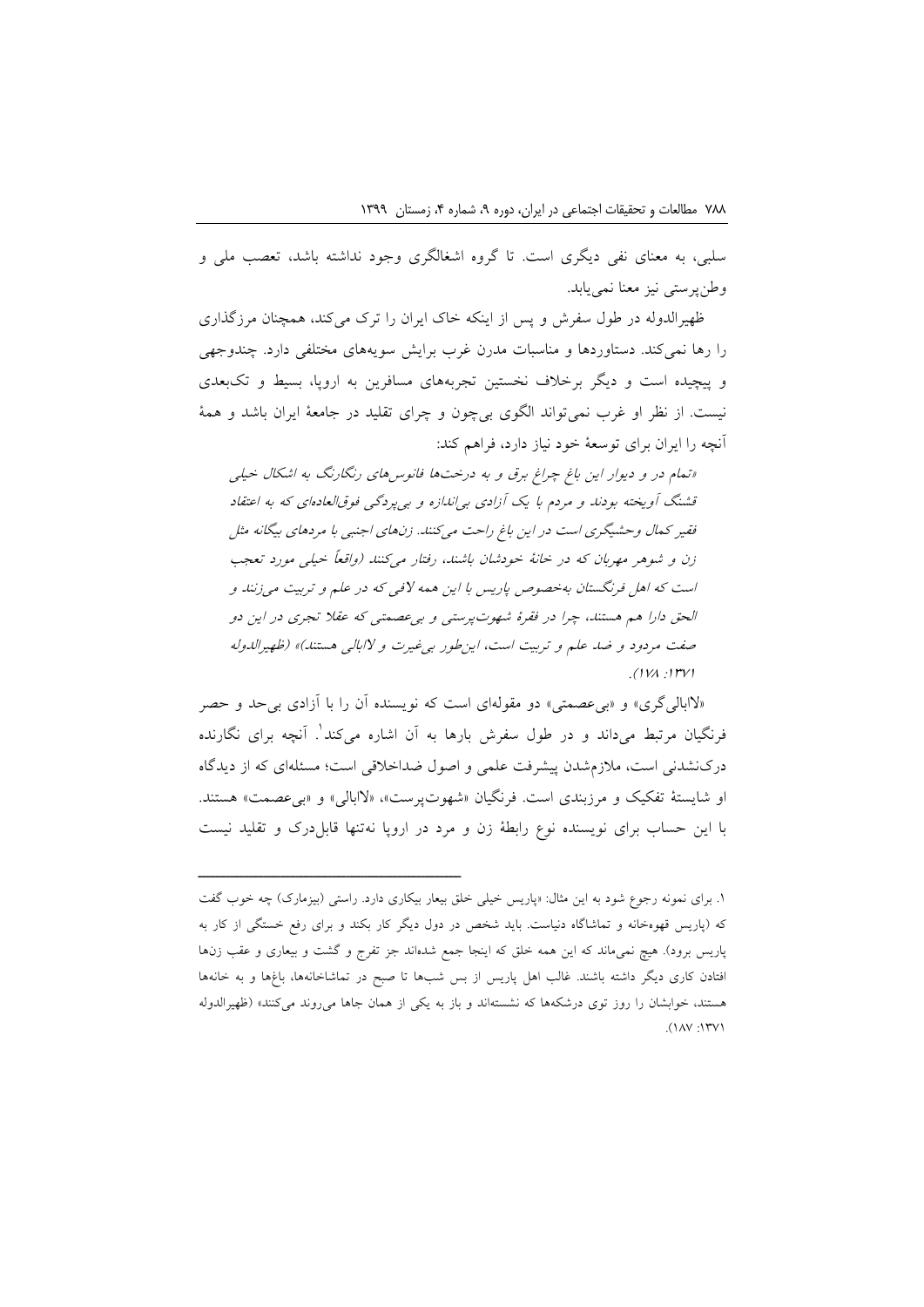)مرزگذاری فرهنگی(، بلکه چون جایگاه خود را از لحاظ اخالقی به این موقعیت باالدست مییابد، در خود قدرت تعریف و نامگذاری موقعیت` را میبیند؛ از اینرو بیگانه را تحقیر و به او توهین میکند (مرزگذاری اجتماعی).

**دستة دوم: »خودی« مطرود و »دیگری« قابلانطباق**

ظهیرالدوله حین سفرش در اروپا موقعیتهایی را تجربه میکند که نمیتواند وجوه مطلوب و قابلاکتساب آن را نادیده بگیرد. ذهن او همواره در حال مقایسة دریافتهایش با وضعیت داخل ایران است. نوآوری سفرنامة ظهیرالدوله از متنهای پیشین در این است که وی تنها به مقایسة صرف اتکا نمیکند. او ابتدا سعی میکند با شرح جزئیات خواننده را با موقعیت بیگانه آشنا کند، سپس با وضعیت مشابه در ایران مقایسه میکند و به انتقاد از خود میپردازد. سرآخر پیشنهاد و راهکار عملی خود را برای بهبود اوضاع ارائه میدهد. او آنچه را که مطابق با نظام ارزشی و معنایی «ایرانیان» میپندارد، قابل پذیرش معرفی میکند و در مواردی خاص، همدرجه و پیشرفته چون اروپایی ها شدن را برای خاستگاهش شدنی قلمداد می کند.

»در پاریس از کسی سؤال نکردم، ولی ]در[ )ورشاوی( پرسیدم ادارة حکومت شهری که ورای تمام ادارات است و هیچکس حق مداخله در آن ندارد، از هر خانه و هر هتل سالی یک ماه کرایهاش را برای شوارع و این کارهای شهر میگیرد؛ مثالً هتل اگر سالی دوازده هزار تومان کرایهاش باشد، مجبوراً باید هزار تومانش را به ادارة حکومت شهری بدهد یا دکان همینطور ]...[ به بستههای سیگار و سیگارت تمر مخصوصی است که میچسبانند و مبلغ خیلی جزئی میگیرند. از این قبیل چیزها که هیچ نمایشی ندارد، ولی نان و گوشت و سوزاندنی که کلیة مردم محتاج به آنها هستند، هیچوقت قیمتش کم و زیاد نمیشود. ]...[ و در عوض آن یک قسمت از دوازده قسمت کرایهها که میگیرد، در هر کوچه و خانه و هر هتل و هر مرتبه هشتم و نهم هروقت که پیچ آب را باز کنند، آب جاری که از سهفرسنگی و چهارفرسنگی پاریس سرپوشیده میآید، فوران دارد و هیچوقت یک سنگ کوچک در معابر کندهشده نیست. مگر آنکه فوری مشغول مرمت و تعمیر هستند*.* اینجاها اینطور مردم متصل پول میدهند که اینطور است، ولی در تهران مردکه را میبینی

1. Definitionsmacht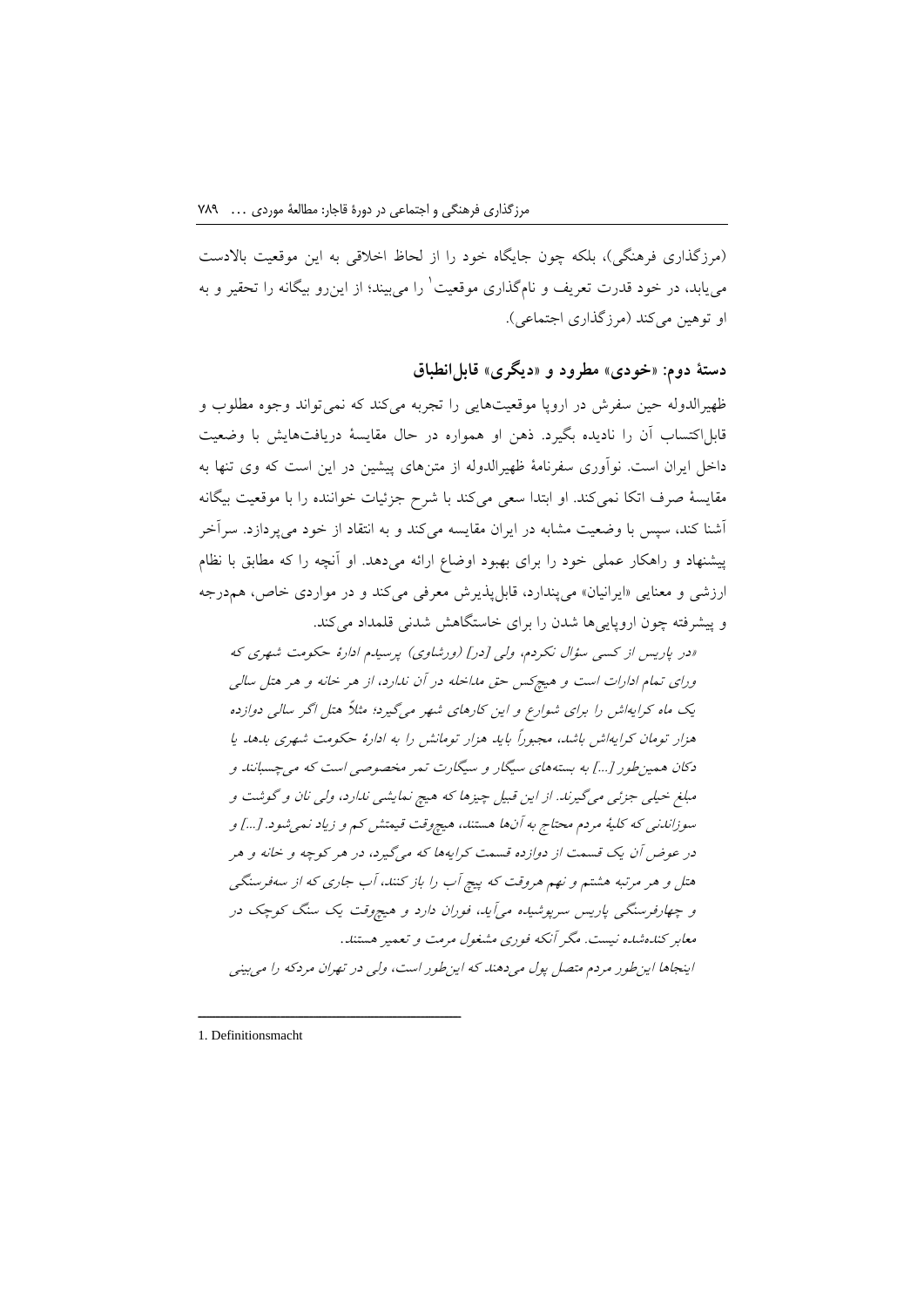پنجاه سال است؛ مثالً از خراسان به تهران آمده و بدون آنکه مکنتی آورده باشد یا مواجبی داشته باشد یا نوکر و کاسبی کرده باشد، فقط از راه به زور از مردم چیزگرفتن، صاحب خانه و چندین دکان و مستقل و ملک در شهر میشود و یک شاهی هم به هیچ اسمی به حکومت نمیدهد. ]...[ هر کاری اولش زحمت دارد. اینجا هم که اینطور شده است. در سال اول و دویم مردم نارضا بودند. بعد از آنکه گرفتند و درست کردند و مردم دیدند که

بهتر است، در کمال رضایت میدهند. کار را باید کرد. اگرچه اولش به زور باشد*.* در تهران تمام این کارها گردن دولت و سلطنت بیچاره است که سالی تقریباً چهلهزار تومان که چهارصدهزار فرانک زیادتر است، شخصاً از جیب خودش برای تمیزی خیابان و شوارع شهر تهران میدهد و هنوز یک ماه نگذشته آنطور صاحبخانهها که عرض کردم، سنگ کنار پیادهرو خیابان را کنده، برای مصرف بنایی به درون خانهها میبرند. پژوهشاً حکومت شهریة پاریس سالی نوزده کرور تومان پول ایران برای خیابانها و کوچهها و راهآبها به عناوین مختلفه از مردم پاریس میگیرد تا پاریس، پاریس شده است )من ضامن که مردم شهر تهران از روی قاعده و درستی سالی صدهزار تومان برای اینطور کارها به ادارة مخصوص با شرایط مخصوص بدهند، در بیست سال خیلی تمیزتر از پاریس بشود. شرط اولش آن است که آنکه برای این کار انتخاب میشود، سال اول از مداخل این کار چشم بپوشد تا چشم مردم نترسد (اینجاست که تیرمان به سنگ آمده است)» (ظهیرالدوله ۱۳۷۱: ۱۹۰).

ظهیرالدوله کامالً مطمئن است که مسیر توسعه در ایران با مجموعهای از اقدامات پراگماتیک و انضمامی قابل طیشدن است؛ البته نه آنگونه که دولتمردان پیشتر قصد اجرای عجوالنهاش را داشتند، بلکه اقدامات قبلی احتیاج به بازاندیشی و اصالحات دارد، آن هم با صبر و استمرار بسیار. آن سادهاندیشی و خوشبینی بدون آگاهی به ملزومات دنیای جدید، اکنون جای خود را به بدبینی و دید انتقادی به اصالح هرچه سریعتر امور داده است.

در نقل قول اخیر آنچه موجبات «آبادانی» کشور (هر کشوری) را فراهم میکند، دادن مالیات به حکومت است که با آن مجال رسیدگی به شهر و امورات شهری فراهم میشود. تمیز و تعمیرکردن شهر، رساندن آب لولهکشی به نقاط مختلف و بهطورکلی مسائل مربوط به شهرداری از آن مقولههای قابل اکتسابی هستند که در رشد و توسعهٔ شهرهای مدرنی چون پاریس نقش بسزایی ایفا کردهاند و همچنین میتوانند با استمرار در آموزش و تمرین، در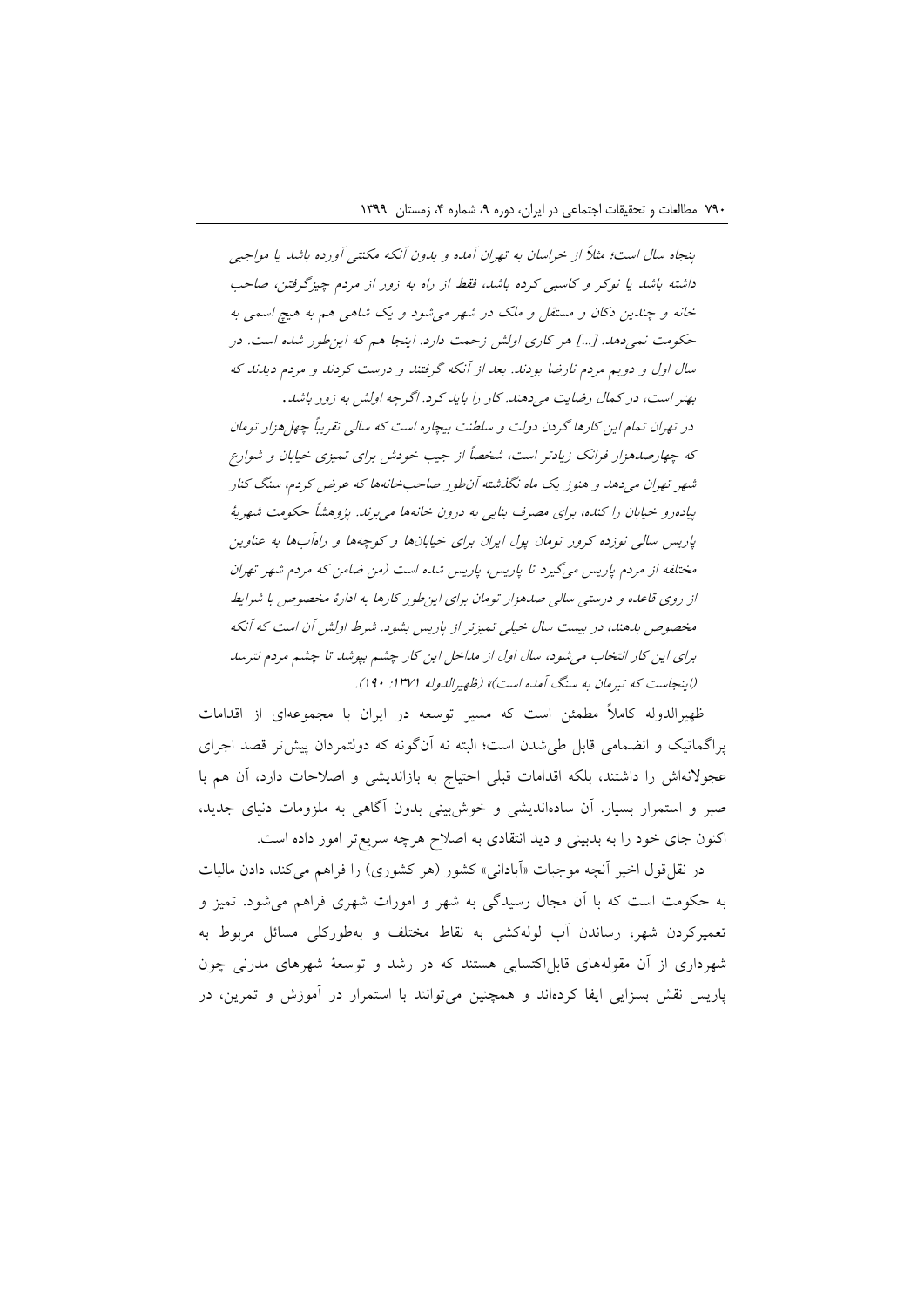جامعة ایران به همان سیاق اجرا شوند، اما از منظر نگارنده، پذیرش الگوی عملی جدید برای به عهده گرفتن مسئولیت اجتماعی در قبال پرداخت مالیات و امورات مربوط به ادارة شهر، نیازمند همراهی مردم است. اگر این همراهی بهطور طبیعی به وجود نیامد، باید اعمال زور شود؛ البته این تنها مردم نیستند که باید نقش خود را ایفا کنند، بلکه حکام نیز باید بتوانند بهطور متقابل ایجاد اعتماد کنند و به جلب رضایت مردم بپردازند؛ مسئلهای که از نظر نگارنده سخت بهدست میآید.

ظهیرالدوله در همان بند آخر تأکید میکند که اگر الگوی اروپایی، با همان میزان بودجة دریافتی در شهرهای ایران مبنای عمل قرار بگیرد، ایران از لحاظ جلوهها و جاذبههای شهری از پاریس هم پیشرفتهتر خواهد شد. نکتة قابلتوجه این است که جامعة ایران آن زمان از لحاظ مدیریت شهری و درجة توسعهیافتگی رتبة فرودستی از دیگر جوامع اروپایی دارد، اما با راهکارهای عملی و رعایت دستورالعملهای مشخص، ایران کنونی مطرود از عرصة پیشرفت، نهتنها به عرصه بازخواهد گشت، بلکه رقیبان اروپایی خود را نیز پشت سر خواهد گذاشت. به نظر میآید که در آستانة انقالب مشروطه امیدی تازه در روح و ذهن نگارنده دمیده شده که نگذاشته است رؤیای »دوباره قدرتمندشدن ایران« بهکلی ازبین برود. در نمونة بعدی، مانند مثالهای قبلی دستة دوم، امر خودی و آشنای سابق اکنون بهواسطة مرزهای اجتماعی از دایرة خودیها نهتنها طرد بلکه تحقیر و استهزا هم میشود. در موقعیتی که ظهیرالدوله شرح میدهد، از مالقاتش با شاهزادة ایرانی میگوید که ظاهر »فرنگی« عجیبی دارد. ابتدا برای معالجه به پاریس آمده، ولی آنجا ماندگار شده است:

»اعتقاد شخص من این است که چه برای تحصیل، چه برای معالجه، اینطور اشخاص نباید به پاریس بیایند. اگر مریضاند در همان مملکت خودشان معالجه کنند*.* خوب شد، شد. نشد، به درک. اگر برای تحصیل میآیند، الزم نیست ]...[ به پاریس بیایند و خودشان را شاهزاده بگویند و درشکة مخصوص نگاه بدارند و مترس یعنی مخصوص نگاه بدارند و با او هر روزه و هرساعت در آن درشکه نشسته، مشغول هرزگی باشند ]...[. اگر شخص راستی میخواهد تحصیل کند در هر نقطة دنیا ممکن است. بهخصوص در تهران که از سال اول سلطنت اعلیحضرت مظفرالدینشاه تا به حال تقریباً چهل مدرسة حسابی باز شده که هرطور علم، تحصیلش و تکمیلش ممکن است. بله، بعد از آنکه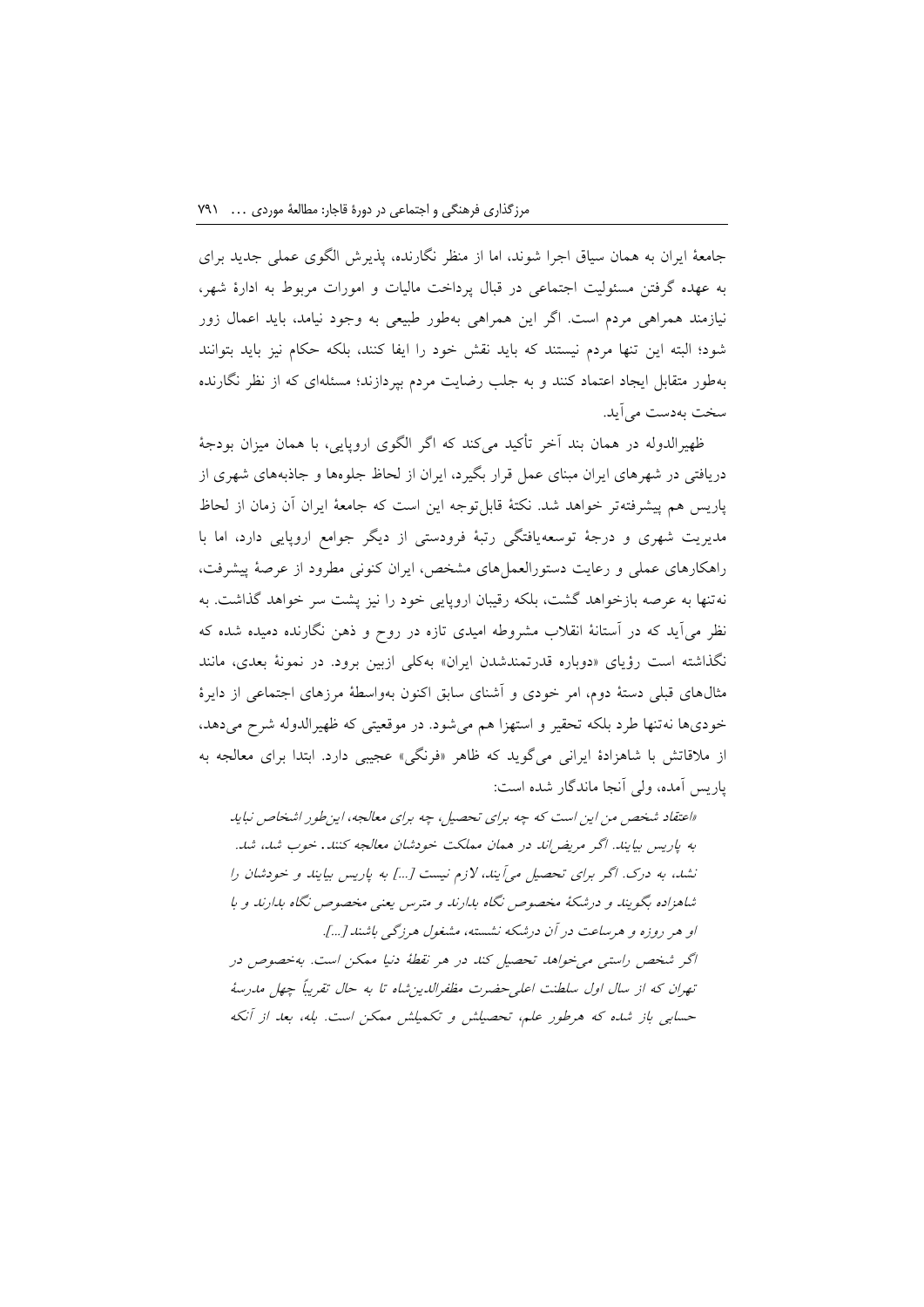شخص در مملکت خودش عالم شد و خونش خون اهل مملکتش شد و غیرت پیدا کرد و شاهپرست شد و فهمید که اگر از یک نفر اهل مملکتش بد بگوید به خودش و پدرش گفته است، عیب ندارد و بهقدر یک هفته بیاید پاریس و تمیزی و کارخانهها و صنایع یدی و علوم دیگر را تماشا کند. برای اینکه در مملکت خودش که مراجعت کرد، بهقدر قوة معمول بدارد. نه آنکه بیاید فرنگستان و هیچ یاد نگیرد، جز با کارد و چنگال غذاخوردن و با کاغذ کون پاککردن و عیب مملکت و ملت و مذهب گفتن و تعریف بیغیرتی و لحافکشی فرنگیها را کردن. پرحرف ناپسند زدم. برویم سر گزارش خودمان« )ظهیرالدوله .) ۱۶۴: ۱۶۴-ع

اواخر دوران سلطنت مظفرالدینشاه، گروه اولیة دانشجویان اعزامی دیگر بازگشته بودند و همزمان با بازگشت آنها مناقشات حول افراد »فرنگرفته« و بعضاً استحالهیافته شکل گرفت. از اولین آثاری که در شکلگیری گفتمان »از فرنگ برگشتهها« تأثیرگذار بوده و به بحثها دامن زده است، رسالة مجدیه اثر مجدالملک سینکی است. وی در این رساله به فرنگرفتهها لقب »بوقلمونهای ایرانی» میدهد و آز و طمع آنها را از مابقی اقشار جامعه بیشتر توصیف میکند؛ زیرا از بیتالمال مبالغ هنگفت خرج سفر خود میکنند و با تقلیدی کورکورانه تنها صفات سطحی و ظاهری فرنگیان را از آن خود میکنند و پس از یک دوره »مفتخوری« و »بیعاری« در فرنگ و بازگشت به مملکت، حکومت را به باد انتقاد میگیرند و چنانچه به مقام و منصبی برسند، همة آن انتقادها را فراموش کرده، خود بدتر از پیشینیان دست به چپاول اموال ملت می زنند (سینکی، ۱۳۹۲: ۵۲).

این ذهنیت قالبی به فرنگرفتهها در سفرنامة ظهیرالدوله نیز نمود پبدا میکند. نگارنده در این بخش از نوشتة خود بهوضوح به ترسیم مرزهای فرهنگی بین آن دسته از عناصری اقدام میکند که قابلیت آمیختگی در نظام معنایی خودی را دارند. آن دسته هم که این قابلیت را ندارند، با طرد و تحقیر مقام فرودست را اشغال میکنند و رابطه با آنها ارتباطی از باال به پایین، دارای سلسلهمراتب<sup>٬</sup> و درنتیجه نامتقارن<sup>۲</sup> خواهد بود. بیگانه قلمدادکردن «از فرنگ بازگشتهها» و نسبتدادن صفتهایی مانند «بی غیرتی» و «بی دینی» و خدمت بیگانگان را کردن این دسته از ایرانیان را به بیگانگان تمامعیار تبدیل میکند.

1. Hierarchie

<sup>2.</sup> Asymmetrical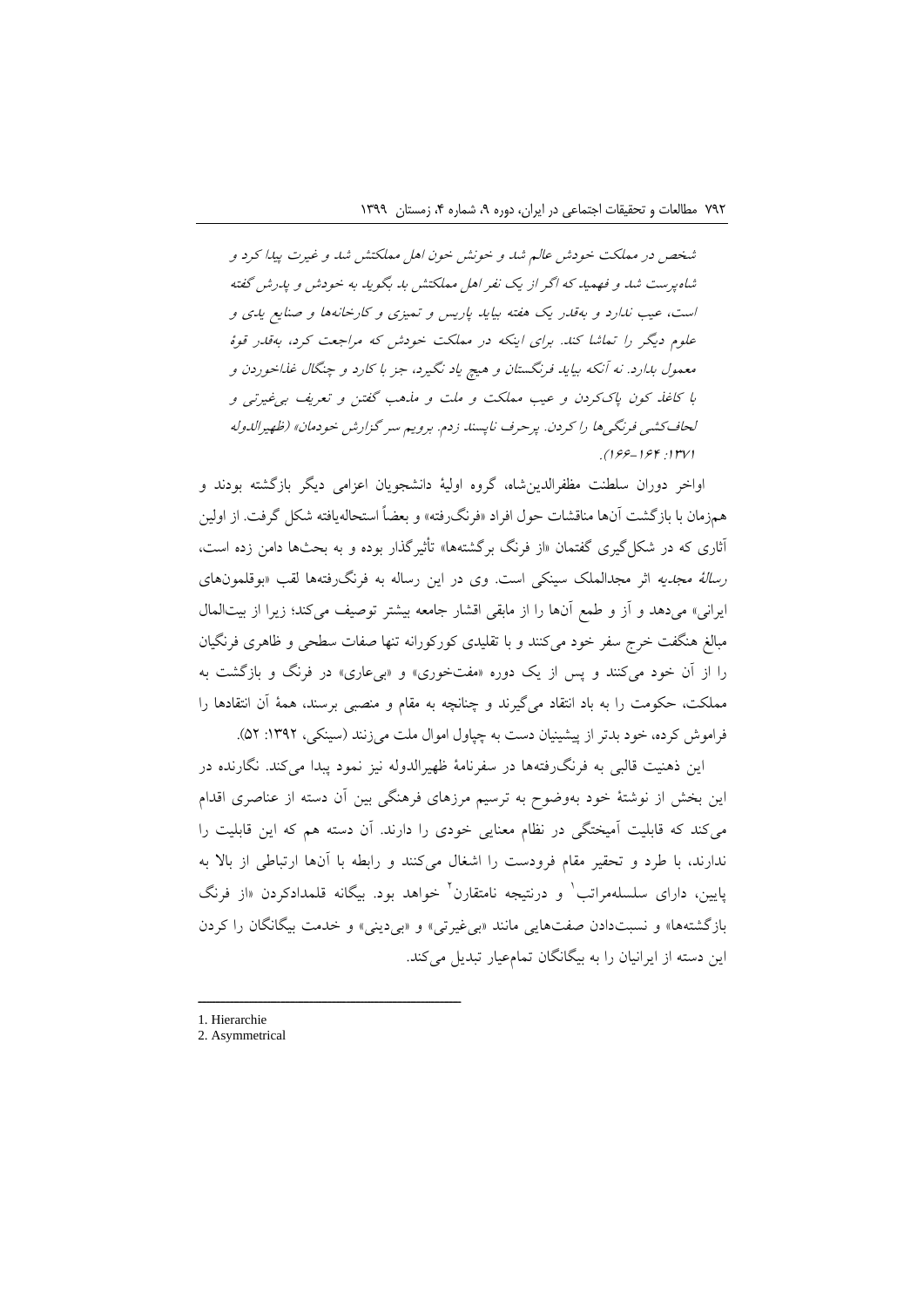مرزها کامالً مشخص است؛ تنها آنچه کاربرد دارد، به کار معینی میآید، نیاز مشخصی را برطرف میکند و قابلیت تقلید و اکتساب دارد. دوگانه` «بهدردبخور» و «بهدردنخور» دوگانهای است که از زمان عباسمیرزا و همزمان با اعزام اولین هیئت دانشجویی برای کسب علوم نوین به غرب، تاکنون بر گفتمان توسعه در جامعة ایران احاطه داشته است. از نظر ظهیرالدوله کافی است فرد برای یادگیری و آشنایی با مهارتهای مربوط به امور ادارة شهر و کسب صنایع و علوم جدید )که بیشتر منظور همان علوم پایه است) به شهرهای اروپایی سفر کند و پس از مدتی کوتاه دوباره به کشورش بازگردد. نکتة تازهای که این بند از نمونههای ذکرشدة قبلی دارد، برجستهکردن ویژگیهای مثبت جامعة ایران است که بهخصوص در سفرنامة ظهیرالدوله دارای دو وجه است: نخست اینکه، این نوشته درواقع سفارتنامه بهحساب میآید و بنابراین نوشتهای است رسمی که اگر نگوییم رویکردی کامالً تبلیغاتی، ولی نیمهتبلیغاتی دارد و بهطور ضمنی نظام حکومتی موجود را حمایت میکند. دوم اینکه همانطور که در ابتدای این متن نیز اشاره شد، ما در اواخر دوران قاجار با بارقههایی از جهتگیری ذهنیت عموم نسبت به ایرانیبودن و شکلگیری هویت جمعی ایرانی مواجه هستیم که بهخصوص در این سفرنامه و حین برخورد با فرهنگهای کامالً متفاوت و بیگانه، بیش از پیش مطرح و به مسئلة اصلی مسافر تبدیل میشود: فرد ایرانی تنها در صورتی که در جامعة خودش رشد کرد و بهاصطالح یک ایرانی تمامعیار شد، میتواند به کشورهای بیگانه سفر کند. اینگونه میتواند با »غیرتی« که در او پرورش یافته است، خود را در برابر اغیار محافظت کند و تنها عناصر بهدردبخور و »بیضرر« را بگیرد و به سرزمینش انتقال دهد.

# **نتیجهگیری**

مسئلة اصلی نوشتة پیشرو، پروبلماتیزهکردن پدیدة رویارویی فرهنگی بود. پیشفرض مقالة حاضر مبتنی بر این دیدگاه بود که بهطورکلی در سفرنامهها بیش از هر متن تاریخی دیگری، روند ثبات یا به عبارتی، متبلورشدن «خود» و آگاهی از خود در برابر «دیگری» ترسیم میشود.<sup>۲</sup> این

<sup>1.</sup> Dichotomie

<sup>.2</sup> اینکه دیگری هر جامعهای کیست و سیر شکل گیریاش در طول تاریخ به چه صورت است، برای هر جامعهای متفاوت است و نیاز به تحقیقی عمیق و همهجانبه دارد.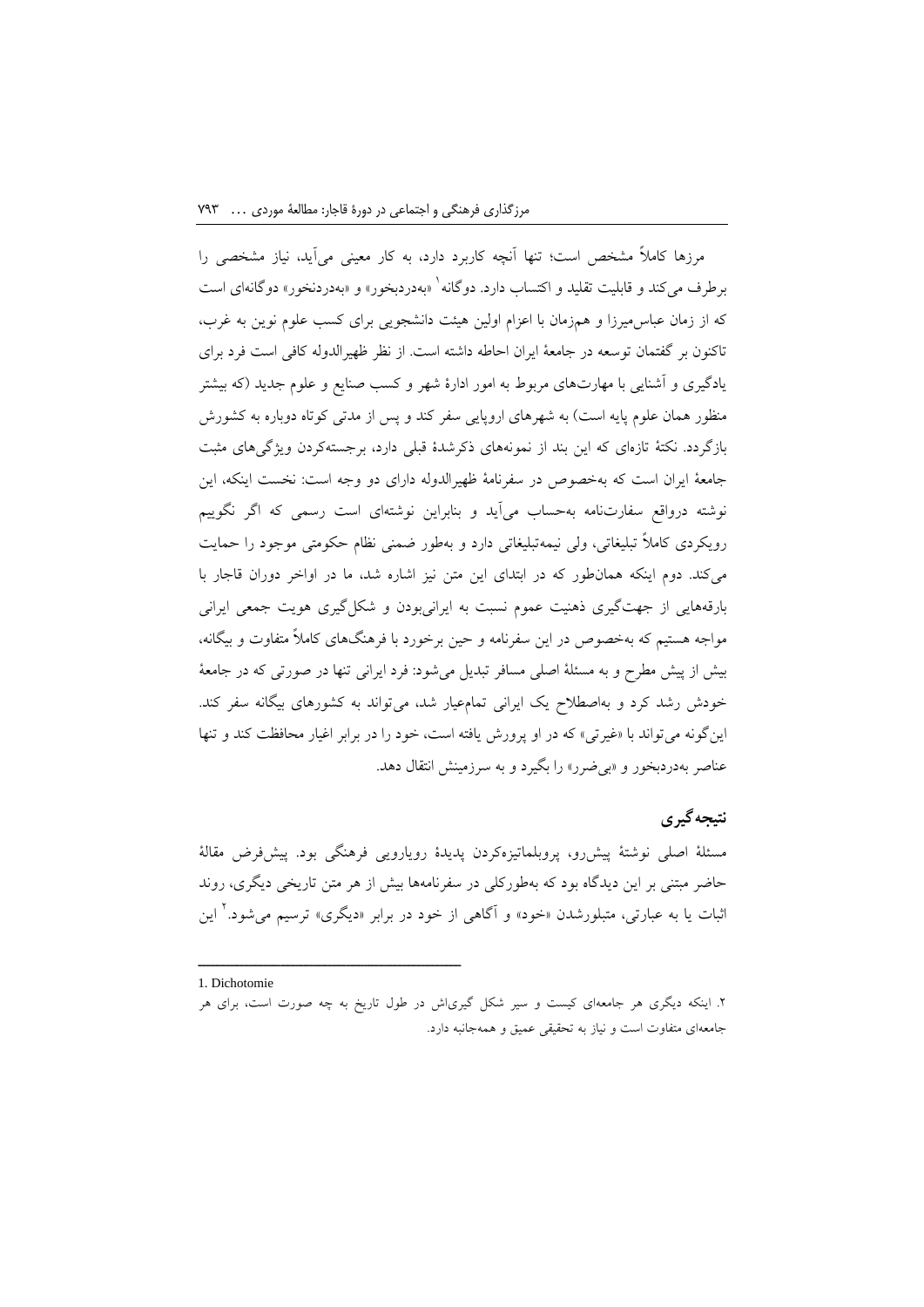روند در ایران، بهویژه در سفرنامههای دوران قاجار به بعد و با تزاید ارتباط میان ایران و غرب قابلمشاهده است. متنی که در اینجا برای بررسی موردی انتخاب شد، چه از لحاظ شکلی و چه از لحاظ مضمونی، دارای ویژگیهای برجستهای بود که بیش از سفرنامههای همدورهاش هدف این مقاله را تقویت میکرد. سعی بر آن بود که از خالل متن، آن قسمتهایی بررسی شدند که در آنها فرایندهایی که بهکمک سازوکارهای روایی به برساخت پدیدة مرز و مرزبندی اجتماعی و فرهنگی منجر میشوند، به تصویر کشیده شده باشد.

سفرنامة ظهیرالدوله نهتنها بازتابدهندة شرایط اجتماعی- فرهنگی و آشفتگیهای جامعة ایران در آستانة انقالب مشروطه است، بلکه بهسبب موقعیت اجتماعی نگارندهاش افقهای تازهای را پیشروی خوانندة همعصر و حتی خوانندة کنونی خود میگشاید. دیگر غرب آن درخشندگی اولیهاش را که چشم مشاهدهگر را کور میکرد، از دست داده است. اکنون محور توجه از پیشرفت کشورهای مقصد به نقصهای جامعة ایران معطوف شده است. بیشتر از آنکه دیگری ستایش شود، خود ملامت و سرزنش میشود. این چرخش زاویهٔ دید<sup>۱</sup> از آن روست که تالشهای اولیه برای تغییر و اصالح ناکام مانده و حال به عبارتی عصر اصالح اصالحات است. با گسترش نارضایتیها و اعتراضات مردمی اندک امیدی ایجاد شده است که شاید بتوان به این بیمار در حال احتضار کمکی کرد.

در سفرنامة ظهیرالدوله با دو گروه مرزبندی مواجهیم که هر دو ترکیبی از مرزگذاریهای اجتماعی و فرهنگی هستند. نکتة قابلتوجه در دستة اول بیگانهشمردن خودی حتی قبل از خارجشدن از خاک ایران است. نکتة بدیع دستة دوم درواقع همان راهکار و آلترناتیوی است که نگارنده پس از شرح موقعیت مطلوب و قابلتقلید بیگانه و طرد و تحقیر امر خودی ارائه میدهد تا کشورش به رستگاری برسد. غافل از اینکه ساختارهای اجتماعی و فرهنگی، نهادها و مؤسسات، مقولههایی خنثی نیستند که بشود با اکتساب صرف و نادیدهگرفتن ریشهها و زمینة تاریخی آنها به جامعهای با نظام ارزشی متفاوت منتقل کرد.

درنهایت باید به مطالعة انواع مرزبندی در سفرنامة ظهیرالدوله بهمثابة بررسی شکلگیری آگاهی و هویت جمعی در ایران اشاره کرد که میتوان جوانههایش را در متن همین سفرنامه

1. Perspective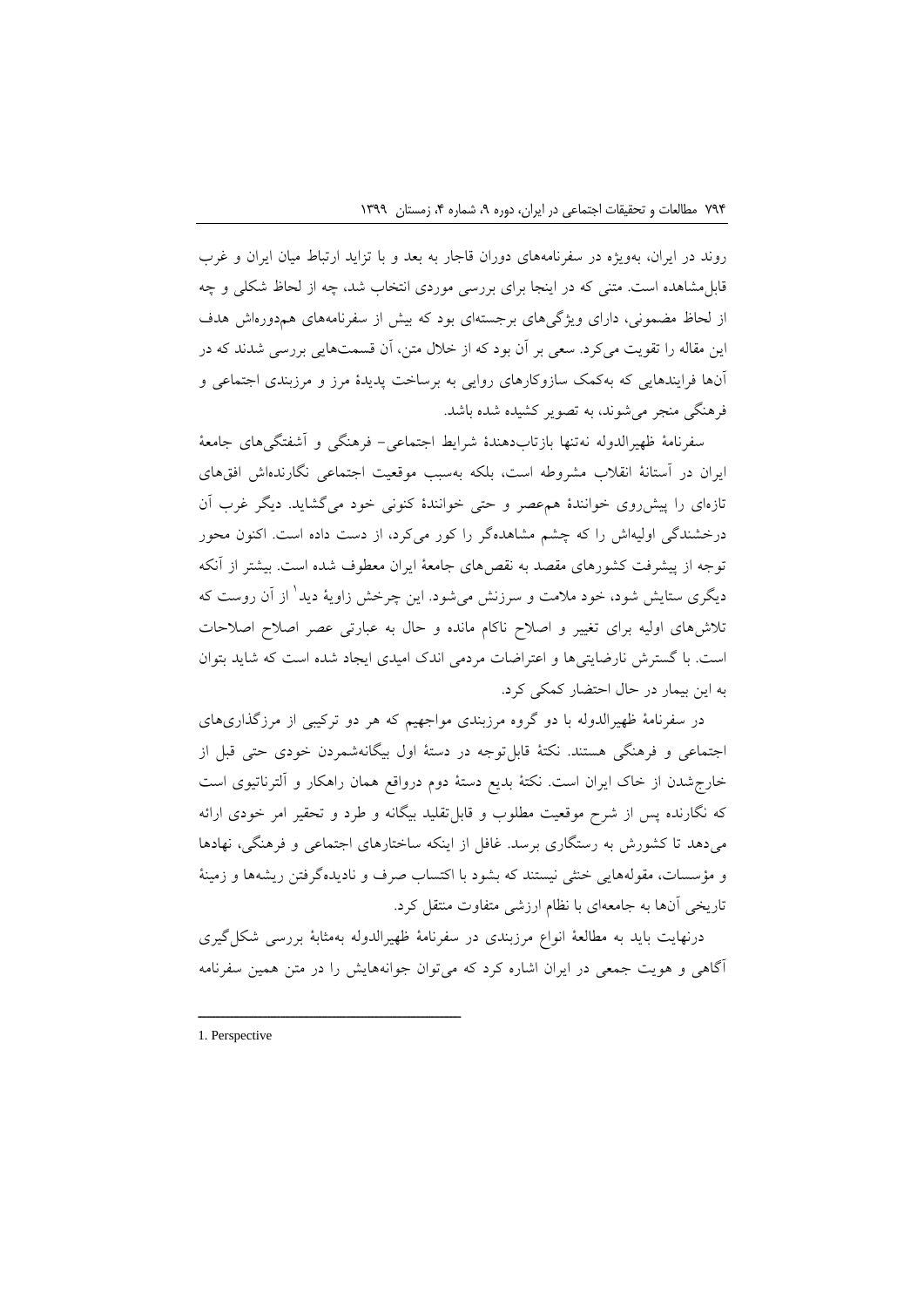جست. از این منظر، مقالة حاضر میتواند پیشدرآمدی باشد بر بسطدادن بحث جستن ریشههای تاریخی و فرهنگی رابطه با غرب و پژوهش دربارة اساس شکلگیری این رابطه در بستری تاریخی. با گسترش و تعمیق مطالعات در این زمینه میتوان در وهلة اول، به درک همهجانبهتری از هویت جامعة ایران و ریشههای فرهنگی و تاریخی آن دست پیدا کرد و در مرحلة بعد با گشودن گرههای ذهنی و فکری که در روند این ارتباط برای جامعة ایران به وجود آمده، گامی بلند برداشت.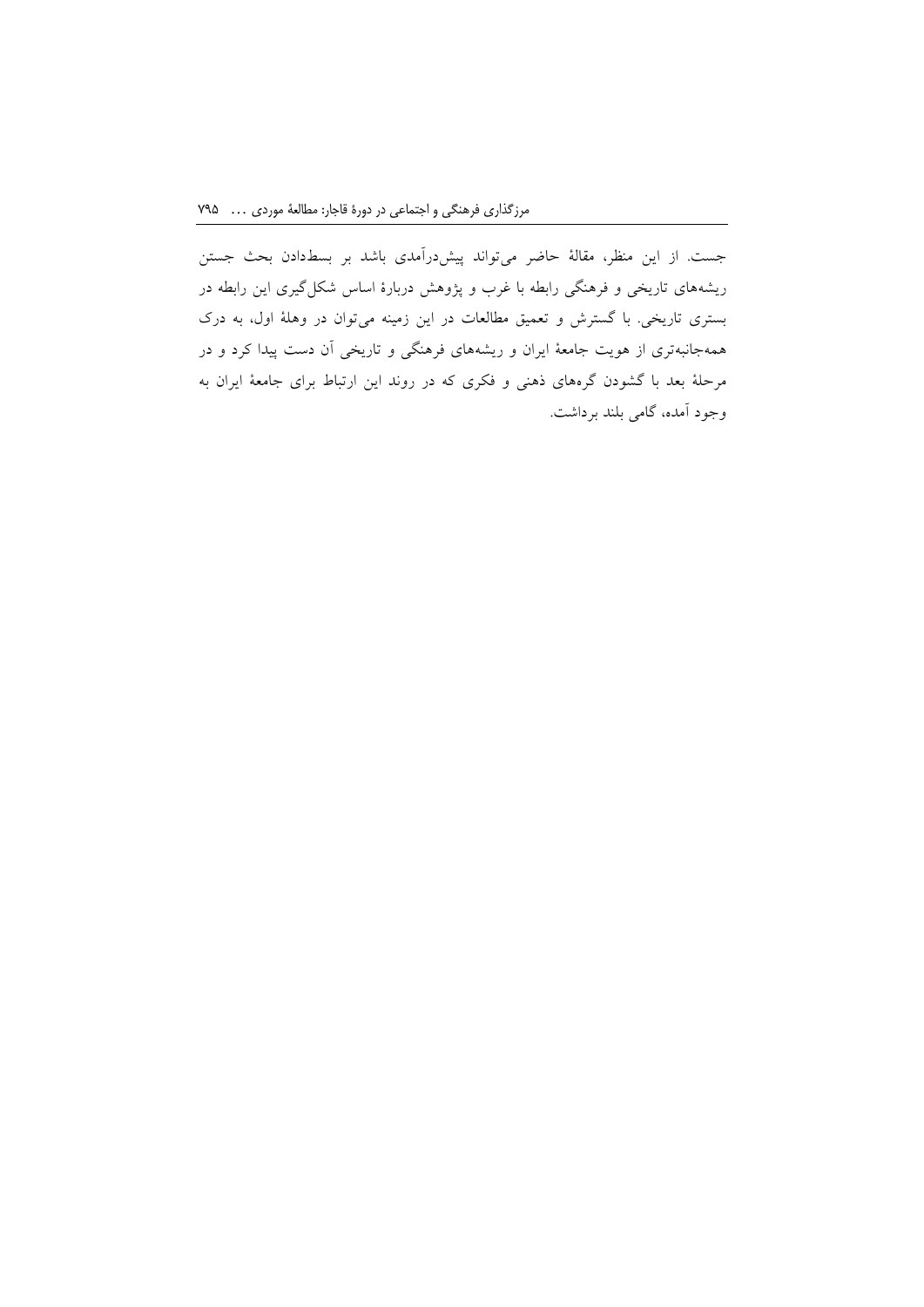#### **منابع**

- رضوانی، محمد اسماعیل )1371(، **مقدمة سفرنامة ظهیرالدوله همراه مظفرالدین شاه به فرنگ**، تهران: مستوفی.
	- سینکی، محمد مجدالملک )1392(، **کشفالغرائب یا رسالة مجدیه**، تهران: آبی.
- شیرازی، میرزاصالح )1347(، **سفرنامه**، تصحیح و دوبارهنویسی: سید محمدعلی شهرستانی، تهران: نشر روزن.
	- صفایی، ابراهیم )1344(، **رهبران مشروطه**، 2 جلد، تهران: جاویدان.
- ظهیرالدوله، علی ابن محمدناصر )1371(، **سفرنامة ظهیرالدوله همراه مظفرالدین شاه به فرنگ**، تهران: مستوفی.
	- ظهیرالدوله، علیخان )1396(، **چنته صفا**، مصحح: علیرضا کیاکاظمی، تهران: پیکره.
		- ظهیرالدوله، علیخان )1352(، **خاطرات و اسناد ظهیرالدوله**، تهران: فرانکلین.
- **Barth, Fredrik (1998),** Ethnic Groups and Boundaries: The Social Organization of Culture Difference**, Middleton: Waveland Press.**
- **Bauer, Markus/Rahn, Thomas (1997),** Die Grenze. Begriff und Inszenierung**, Berlin: Akademie Verlag.**
- **Bitterli, Urs (1976),** Die "Wilden" und die "Zivilisierten": Grundzüge einer Geistes- und Kulturgeschichte der europäisch-überseeischen Begegnung, **München: Verlag C. H. Beck.**
- **Daniel, Elton (2002), "The Hajj and Qajar Travel Literature",** Society and Culture in Qajar Iran. Studies in Honor of Hafez Farmayan, **Daniel L. Elton (Ed.), Costa Mesa, California: Mazda Publishers, 215-238.**
- **Durkheim, Émile (1981),** Die elementaren Formen des religiösen Lebens**, Frankfurt am Main: Verlag der Weltreligionen.**
- **Eigmüller, Monika/Vobruba, Georg (2006),** Grenzsoziologie; Die politische Strukturierung des Raumes**, Wiesbaden: VS Verlag für Sozialwissenschaften.**
- **Ekbal, Kamran (1977),** Der Briefwechsel ʿAbbās Mīrzās mit dem britischen Gesandten MacDonald Kinneir im Zeichen des zweiten russisch-persischen Krieges (1825–1828). Ein Beitrag zur Geschichte der persisch-englischen Beziehungen in der frühen Kadscharenzeit**, Freiburg: Klaus Schwarz Verlag.**
- **Faber, Richard/Neumann, Barbara (1995),** Literatur der Grenze Theorie der Grenze**, Würzburg: Königshausen und Neumann.**
- **Fragner, Bert (1979),** Persische Memoirenliteratur als Quelle zur neueren Geschichte Irans, **Wiesbaden: Franz Steiner Verlag.**
- **Görner, Rüdiger/Kirkbright, Suzanne (Hrsg.) (1999),** Nachdenken über Grenzen**, München: Iuidicium.**
- **Koselleck, R. (1979), "Zur Historischen Semantik Asymmetrischer Gegenbegriffe", in R Koselleck (Ed.),** Vergangene Zukunft. Zur Semantik geschichtlicher Zeiten**, (PP: 211-259, Frankfurt: Suhrkamp.**